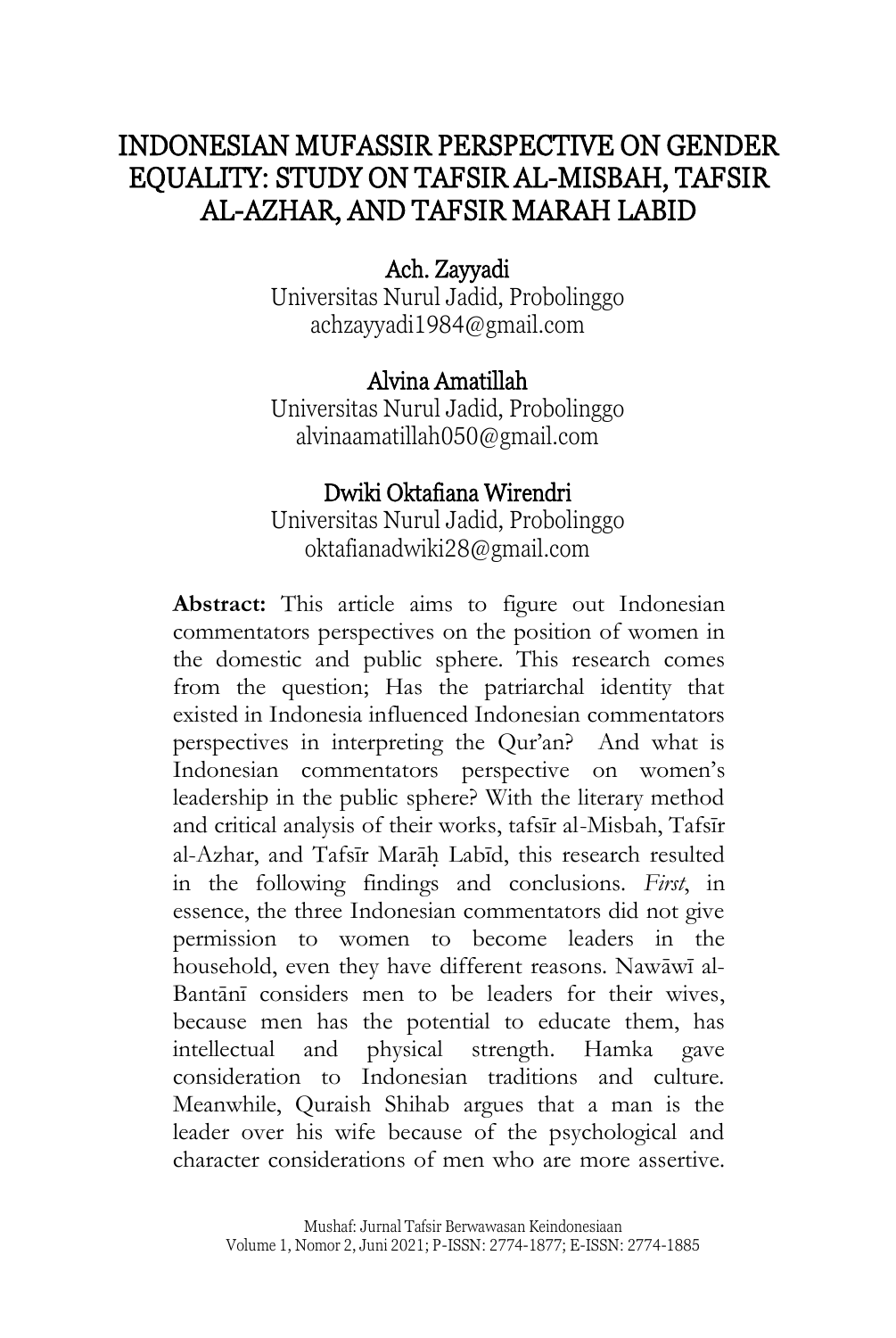*Second*, regarding women's leadership in the public sphere, Quraish Shihab and Hamka allow women to become leaders for men as long as they have sufficient criteria. Meanwhile al-Nawāwī did not provide a clear explanation of the status of women's leadership in the public sphere. The findings in this study also confirm that, in addressing the problem of women, the Indonesian commentators has a paradigm shift from time to time, this is due to sociological factors and conditions surrounding the interpreter.

**Keywords:** Shifting paradigm; women's equality; Indonesian exegesis.

#### **Introduction**

The status of women in Islam is still a very interesting issue and invites various polemic groups, from scholars, mufassirs, academics, even young people today. Historical facts prove that throughout the history of Islam, men were in a superior position, while women were always placed in an inferior position, and this is known as the patriarchal paradigm. This occurs due to the interpretation of classical commentators who tend to be in a patriarchal culture so that women are unable to compete at both the domestic and public levels.<sup>1</sup>

The discourse of women in Islam derives legitimacy from a number of sources, one of which is in the Qur'an, which is an object that must be led by men (read Surah al-Nisā': 34), but that does not mean that women are in a position that is marginalized and discredited by men, giving the impression that only men have the right to lead and women are not. Because, it is God's promise that they each have their own privileges. In this verse, leadership leadership in the sphere of the household (family) is only mandated to men and this is one of the privileges that Allah has given to men and will never be replaced by women, regardless of

<sup>1</sup> Billy K. Sarwono, "Gender Bias in a Patriarchal Society A Media Analysis on Virginity and Reproductive Health," *Wacana, Journal of the Humanities of Indonesia* 14, no. 1 (2012): 37, https://doi.org/10.17510/wjhi.v14i1.48.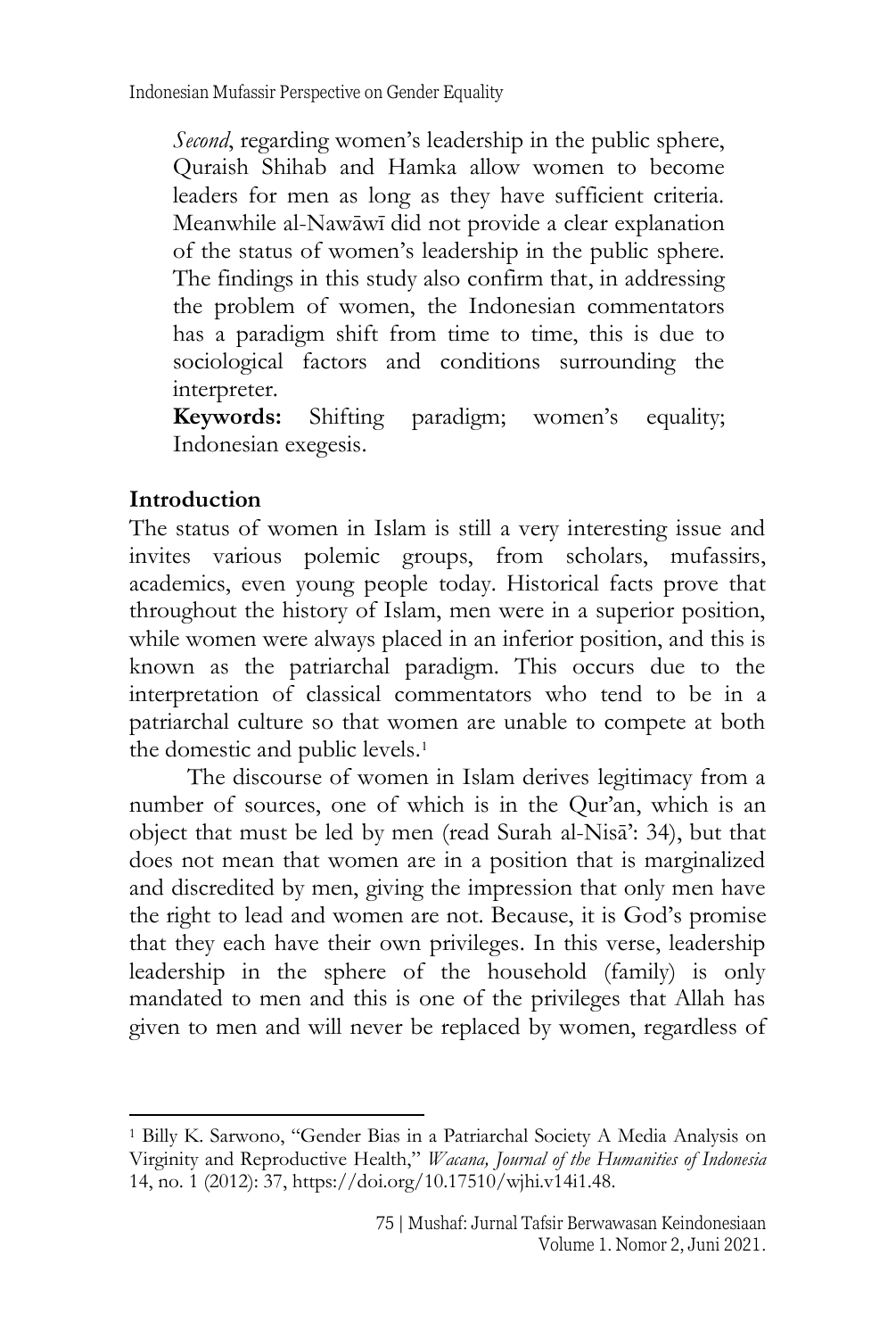the conditions that support men. the reins of leadership remain in the hands of men in the domestic sphere.<sup>2</sup>

However, this verse was made by the salaf ulama as an argument for the incompetence of women to act as leaders in the public sphere, more specifically in the political realm, and the view of this salaf ulama discriminates against women based on this verse, so that this verse is gender biased. 3

The phenomenon of women in the modern era, such as today, is that women appear to be leaders by occupying various important positions both in large (public) and small (domestic) societies. Because of that, they sue for gender equality. Because so far the products of Islamic Law thought, both contained in classical fiqh books and classical interpretations, contain gender injustice. The origin of gender injustice in Islamic law lies in the inner contradiction between the ideals of sharia and the sociocultural norms of the Muslim community. However, the current phenomenon is that both Islamic texts, tafsir or fiqh are often used to reject gender equality. This was done to maintain the status quo and legalize a patriarchal lifestyle that gave men special privileges and tended to corner women.<sup>4</sup>

Along with the progress of scientific transformation, several prominent Indonesian commentators have contributed greatly to the development of nusantra interpretation.<sup>5</sup> They are actively writing works in the field of interpretation of the Our'an in an effort to make it easier for Muslims to understand the contents of the Qur'an. The interpretation of the Qur'an in Indonesia is also

<sup>2</sup> Nelly van Doorn-Harder, "PURIFYING INDONESIA, PURIFYING WOMEN," *CrossCurrents* 69, no. 3 (January 29, 2019): 301–18, https://doi.org/10.2307/26842580.

<sup>&</sup>lt;sup>3</sup> Ch Mufidah, "Complexities in Dealing with Gender Inequality: Muslim Women and Mosque-Based Social Services in East Java Indonesia," *Journal of Indonesian Islam* 11, no. 2 (2017): 459–88, https://doi.org/10.15642/JIIS.2017.11.2.459-488.

<sup>4</sup> Abu Rokhmad and Sulistiyono Susilo, "Conceptualizing Authority of the Legalization of Indonesian Women's Rights in Islamic Family Law," *Journal of Indonesian Islam* 11, no. 2 (2017): 489–508, https://doi.org/10.15642/JIIS.2017.11.2.489-508.

<sup>5</sup> Rifa Roifa, Rosihon Anwar, and Dadang Darmawan, "Perkembangan Tafsir Di Indonesia (Pra Kemerdekaan 1900-1945)," *Al-Bayan: Jurnal Studi Ilmu Al-Qur'an Dan Tafsir* 2, no. 1 (2017): 21–36.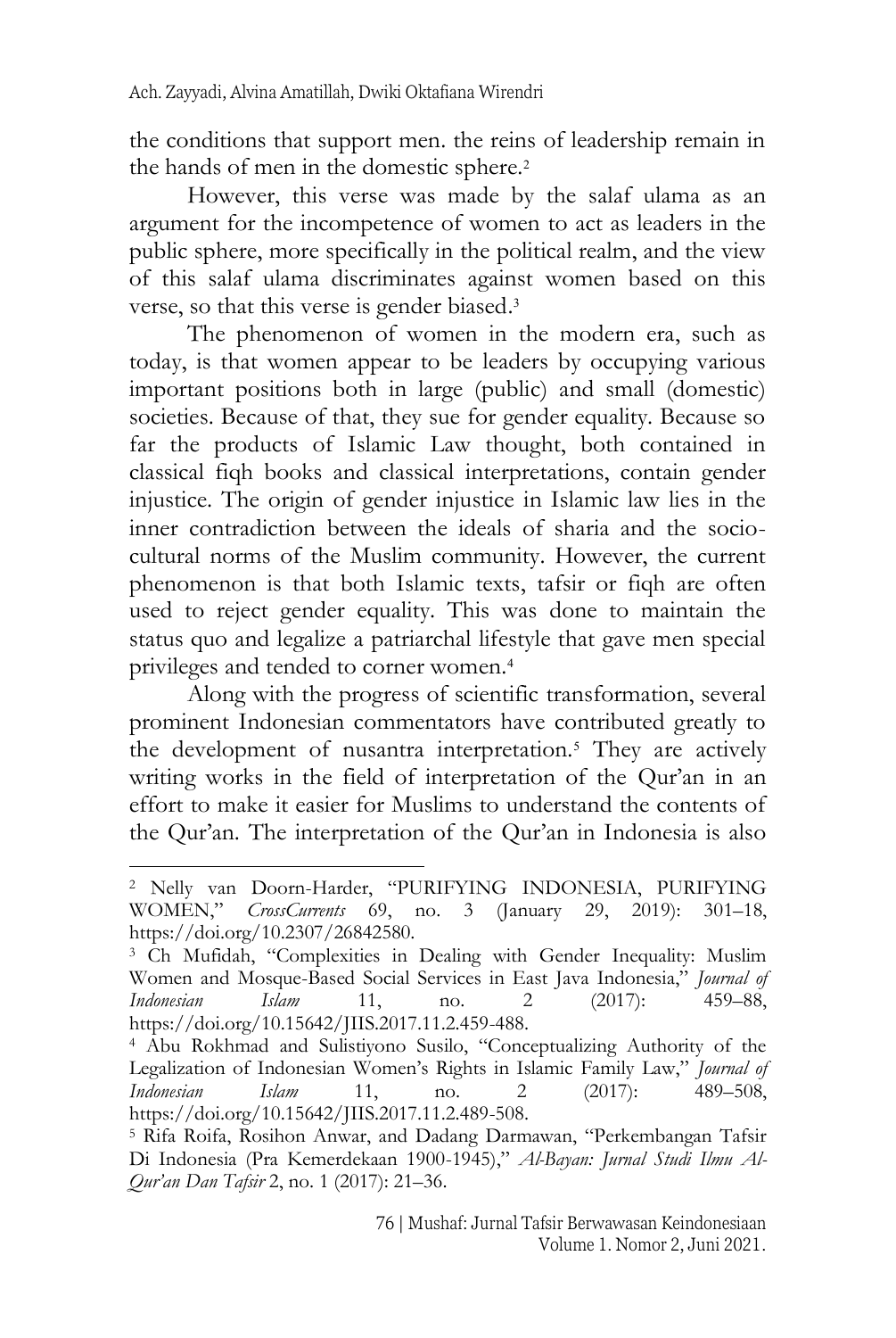carried out in conjunction with efforts to reform Islam and the movement for interpreting the Qur'an in Egypt and other countries, so that there is no longer any reason for Indonesian Muslims, both their nation and their descendants, to not understand the contents of the Qur'an, because the interpretation of the Qur'an is not only written in Arabic, even the interpretation is written in various regional languages such as; Sundanese,<sup>6</sup> Javanese,<sup>7</sup> Malay and Indonesian follow their birthplace and place of spread of knowledge.<sup>8</sup>

From that explanation, this article will examine Nusantara commentators perspective of the equal status of women and the position of women in the domestic and public sphere. This research also will analyze the shift of interpretation from Nawāwī al-Bantanī to the contemporary Indonesian commentator, Quraish Shihab. The three figures of interpretation are samples in research who lived in different times in Indonesia.

#### **Women's Leadership Discourse On Indonesian Tafsir**

Some researchers argue that a commentator cannot avoid the culture and social context that surrounds him.<sup>9</sup> More than that, it cannot be denied that the interpretations produced by the interpreters can also shape and construct a patriarchal culture. This cannot be separated from the influence of the socio-cultural conditions where the commentator lives. Because an interpretation of the results is not only born from the methods and approaches

<sup>6</sup> Jajang A. Rohmana, "Alquran Dan Bahasa Sunda Populer: Respons Generasi Milenial Terhadap Terjemahan Alquran Bahasa Sunda," *Al-Bayan: Jurnal Studi Ilmu Al- Qur'an Dan Tafsir* 4, no. 2 (2020): 93–110, https://doi.org/10.15575/albayan.v4i2.8008.

<sup>7</sup> Abdul Mustaqim, "The Epistemology of Javanese Qur'anic Exegesis: A Study of Sālih Darat's Fayd Al-Rahmān," *Al-Jami'ah* 55, no. 2 (2017): 357–90, https://doi.org/10.14421/ajis.2017.552.357-390.

<sup>8</sup> Hasani Ahmad Said, "Mengenal Tafsir Nusantara: Melacak Mata Rantai Tafsir Dari Indonesia, Malaysia, Thailand, Singapura Hingga Brunei Darussalam," *Refleksi*, 2018, https://doi.org/10.15408/ref.v16i2.10193.

<sup>9</sup> Ahmad Fawaid and Nafi'ah Mardlatillah, "Bias Ideologis Tafsir Hizb Al-Tahrīr," *MAGHZA: Jurnal Ilmu Al-Qur'an Dan Tafsir* 5, no. 2 (2020): 184–209, https://doi.org/10.24090/maghza.v5i2.4243.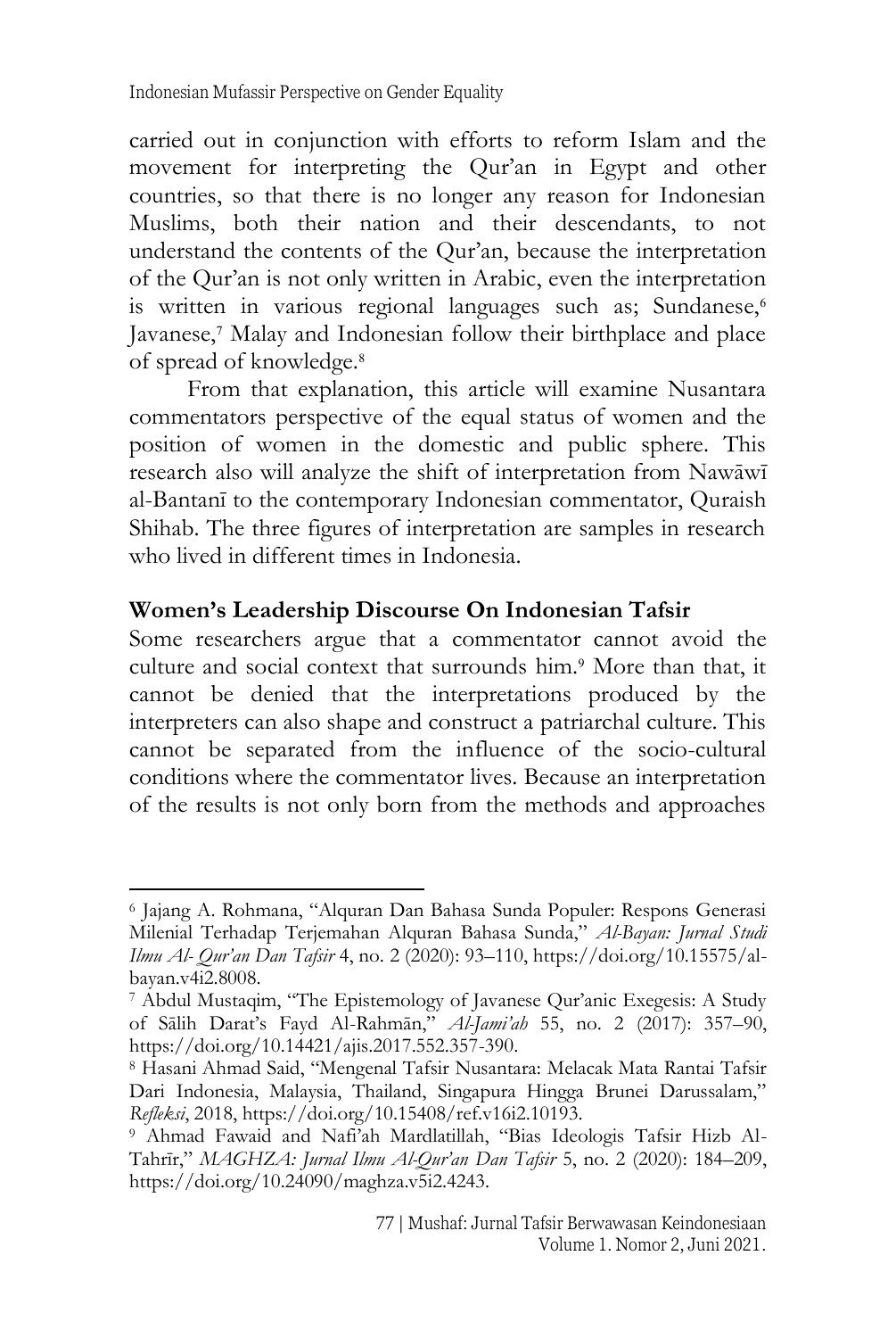used by the interpreters, but is also influenced by their sociocultural conditions and ideology. 10

The previous idea cannot be separated from the strong patriarchal culture that has grown in Indonesia for centuries. In the classical exegesis of Islam, there are several controversial issues related to gender, including the origin of the creation of women, inheritance, testimony, leadership, and polygamy.<sup>11</sup> The classical mufassir shows the verses that explains about women with a gender-biased and discriminatory view of women, and usually this problem arises from the understanding of QS. al-Nisā ': 34. From this verse, a long debate framed in a Gender discourse.

Zaitunah Subhan argues that, the word "*al-Rijāl Qawwāmūna 'alā al-Nisā'"* consists of mubtada and khabar arrangements. Al-Rijālu as mubtada (main sentence) and Qawwāmuna as Khabar (predicate). In other words, the sentence is not a legal decision (juridical), but a statement (*kalam khabarī*), so that the accuracy of the mandatory or haram law is less effective. Therefore, this verse does not use an editorial "O men, you are obliged to be a leader, or vice versa" O women, you must accept being led by a man.<sup>12</sup>

Al-Wāhidī in his work, Asbāb Nuzūl al-Qur'ān, explains that QS. al-Nisā': 34 was revealed in connection with the case of the wife of Sa'ad bin Rabī' (an Ansar leader), his wife Habībah bint Zayd bin Abī Zuhair was invited to have sex, but refused. Then Sa'ad slapped him. on the act of Sa'ad, his wife complained to the Prophet SAW. Then the Prophet ordered Habibah to stay away from her husband, and Sa'ad would be punished by Qishas for her disrespect. However, when Habībah came with his father to do Qishas, suddenly the Prophet SAW called them both saying: "Jibril came to me, Allah sent down His word which means:" men are

 $10$  Ibid.

<sup>&</sup>lt;sup>11</sup> Ahmad Fawaid and Thoriqotul Faizah, "A Sociolinguistic Analysis of Sword Verses," *Al Quds Jurnal Studi Al-Qur'an Dan Hadis* 5 (2021): 119–40, https://doi.org/1 http://dx.doi.org/10.29240/alquds.v5i1.2315.

<sup>12</sup> Zaitunah Subhan, Tafsir Kebencian, Studi Bias Gender Dalam Al-Qur'an (Yogyakarta: LKiS, 1999), 142.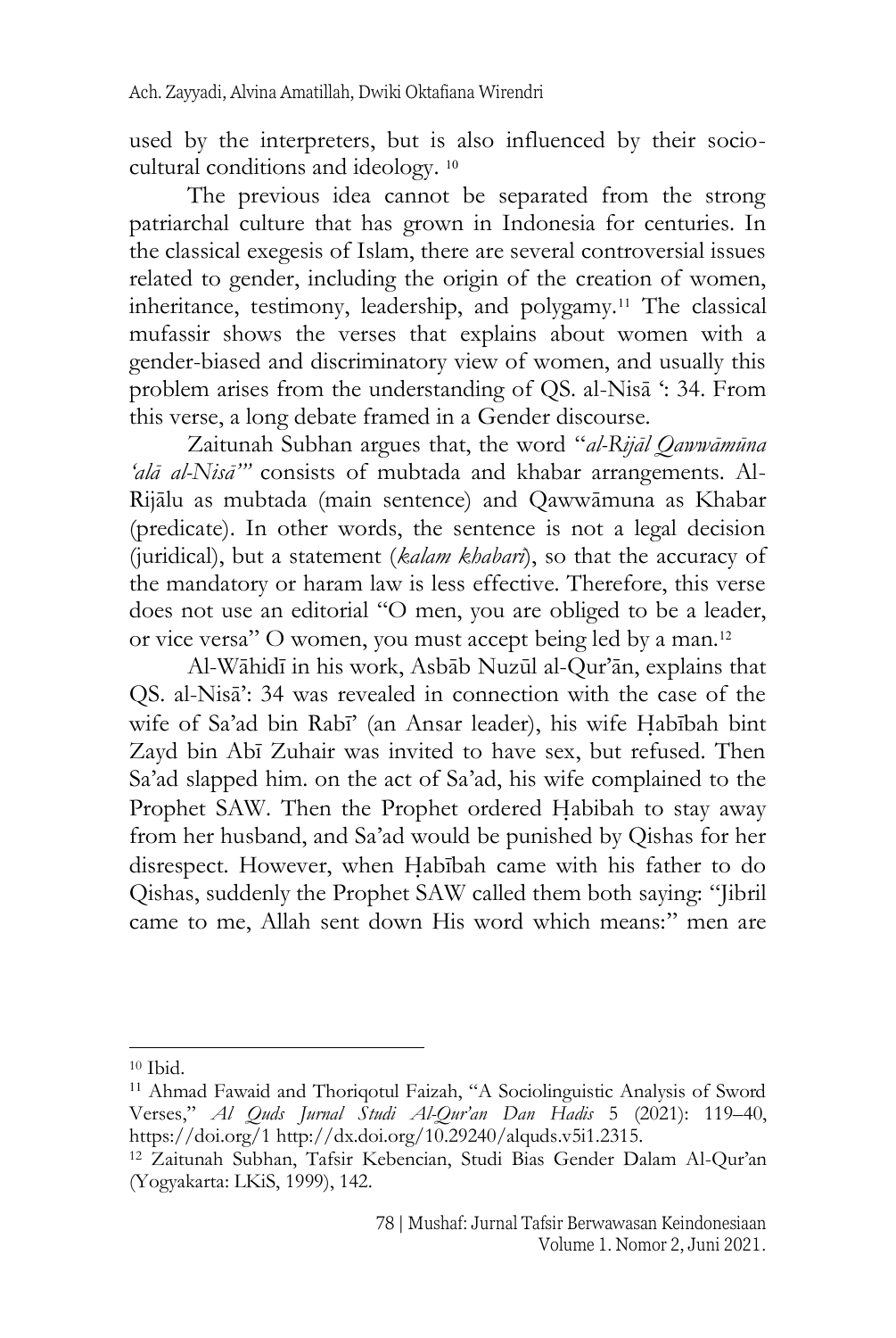Qawwam for women "Furthermore he said: "He wants something but Allah wishes another"<sup>13</sup>

Based on the information in Asbab al-Nuzul, the context of the verse is not related to leadership. On the contrary, contextually the verse relates to cases of domestic violence (KDRT). Therefore, the verse statement is not Normative-Juridical (Law), but the verse is more on the Sociological Aspect. Zaitunah Subhan said that this verse explicitly emphasizes the leadership of men towards women only applies in the household, because this verse is related to Habibah's nusyuz to her husband Sa'ad, and it is very inappropriate to make this verse an argument for male leadership. men against women.<sup>14</sup>

#### **Problems of Women's Leadership in the Domestic Domain**

The term women's leadership is a tranding topic that remains warm to continue to be discussed and the interpretation of the archipelago mufassir into a problems with the term, because in this problem the archipelago commentator do not allow women to be leaders in the scope of the family (domestic), so that the term "women's leadership" can fade with it.<sup>15</sup>

This interpretation of the Nusantara mufassir. Family leadership (domestic) is basically not leadership leads to power, but to establish goodness, direct, and educate. Normative justification in domestic (family) leadership, can be found in QS. al-Nisā ': 34. In this verse, the archipelago mufassir has its own characteristics interpret as described as follows:

#### **Imam Nawawi al-Jawi's perspective**

Sheikh Nawawi in interpreting the word *Qawwām* is male as female leaders, meaning men (husbands) have the power to educate wife (*Musallatunā 'alā ta'dībihinna*) because Allah gives an advantage to a

<sup>13</sup> 'Alī Ibn Ahmad Al-Wāhidī, *Asbāb Nuzūl Al-Qur'ān* (Kairo: Dār al-Kitāb al-Jadīd, 1969), 144.

<sup>14</sup> Zaitunah Subhan, *Al-Quran Dan Perempuan* (Jakarta: PRENADAMEDIA GROUP, 2015), 13.

<sup>15</sup> Ahmad Fawaid, "Filologi Naskah Tafsîr Bi Al-Imlâ' Surat Al-Baqarah Karya Kyai Zaini Mun'Im," *Jurnal Studi Ilmu-Ilmu Al-Qur'an Dan Hadis* 20, no. 2 (2019): 143, https://doi.org/10.14421/qh.2019.2002-02.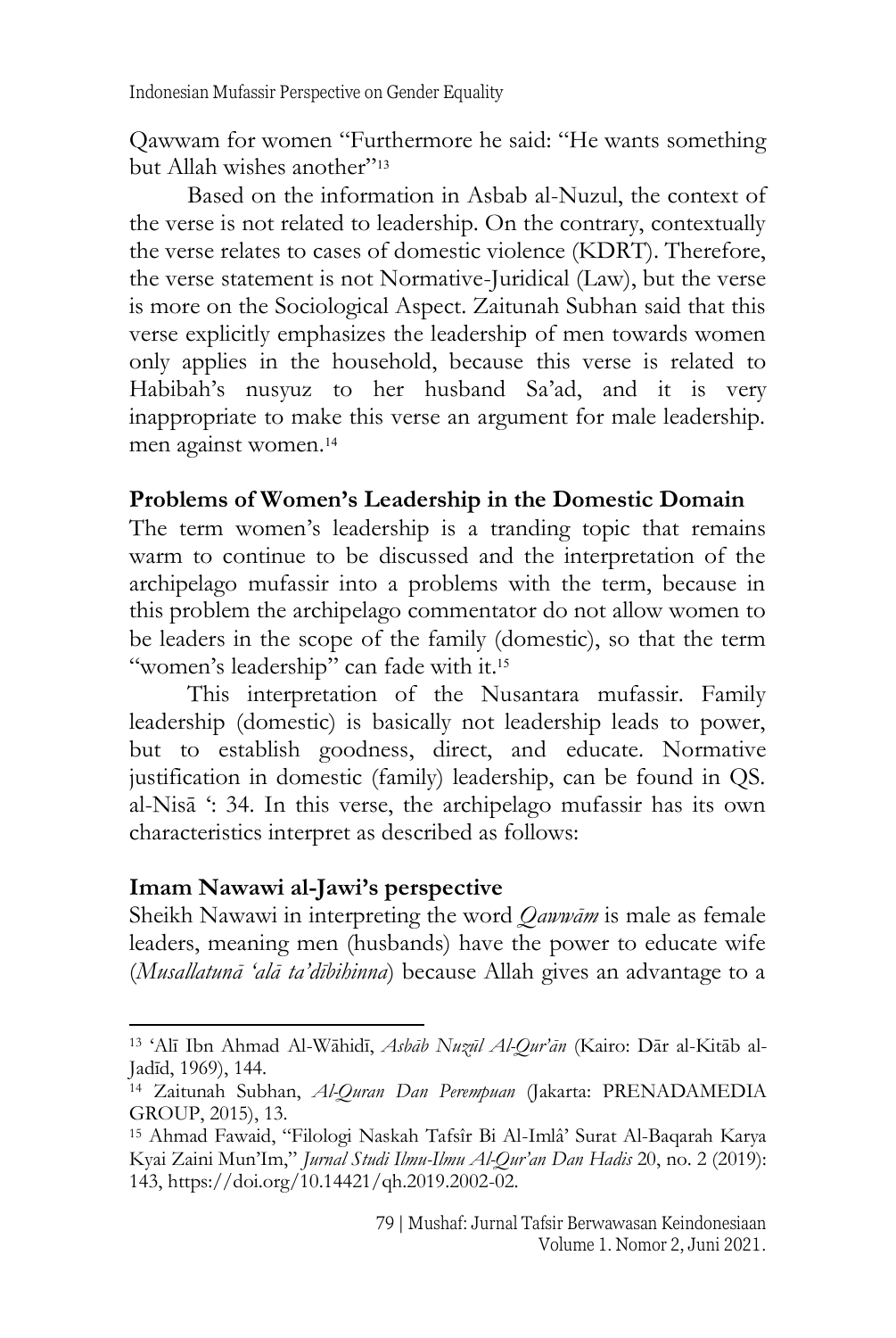man. In interpreting the word al-Fadl Sheikh Nawawī interprets it with "male." has the advantage of using reason, as well as manage as well take care, sincerity in thinking, and have a better strength in work matters and obedience to God. Because of this men have the privilege of being a Prophet, leader, ruler, shari'ah of Allah, and, witnesses in terms of judges' decisions, have the obligation of jihad, Friday prayers, etc. This is the first reason that men are top leader of women. Whereas the reason that both men have power over women, that is because men (husbands) spend their wealth (husbands) well for dowry or income.<sup>16</sup>

Then the next verse that: "good woman (*al-s*}*ālih*}*ah*), ie women (led) should be obedient to their husbands. Whereas "women who keep things hidden in a way that is preserved by God ". That is, women are obliged to look after themselves when there are no good husbands pubic and the treasure. When a person takes care of her husband's rights, God will too guard against the rights of the wife is to be fair, look after them by doing good, and rewarding them.<sup>17</sup> Then, if a husband finds a woman who is not good by doing *nushūz* (defiance) then the husband should advise in a manner educate and even if the wife remains nush, then the next solution is the husband parting with a wife that is a husband turned his face when being in bed and besides that the husband away from the wife who is nusyuz with no hang it out. and the last solution when nushuz happens to the wife (led) ie the husband (leader) has the right to hit as long as it is not painful and can be give used, but more not to hit, and when to hit his is mandatory so it is not allowed that can harm the wife. (Muhammad bin Umar Nawawi al-Jawi, 1417 H).<sup>18</sup>

#### **Hamka's perspective on Tafsir al-Azhar**

In interpreting the word "*Qawwām*" Hamka interprets with "leader" so that it leads to the understanding that men are leaders women. However, in this verse the commandment does not come immediately say "O men must be for you to be a leader and you

<sup>16</sup> Muhammad bin 'Umar Nawawi Al-Jawi, *Marāh Labīd*, 1st ed. (Beirūt: Dār al-Kutub al-'Alamiyah, n.d.)., 195

<sup>17</sup> Ibid, 197.

<sup>18</sup> Ibid, 198.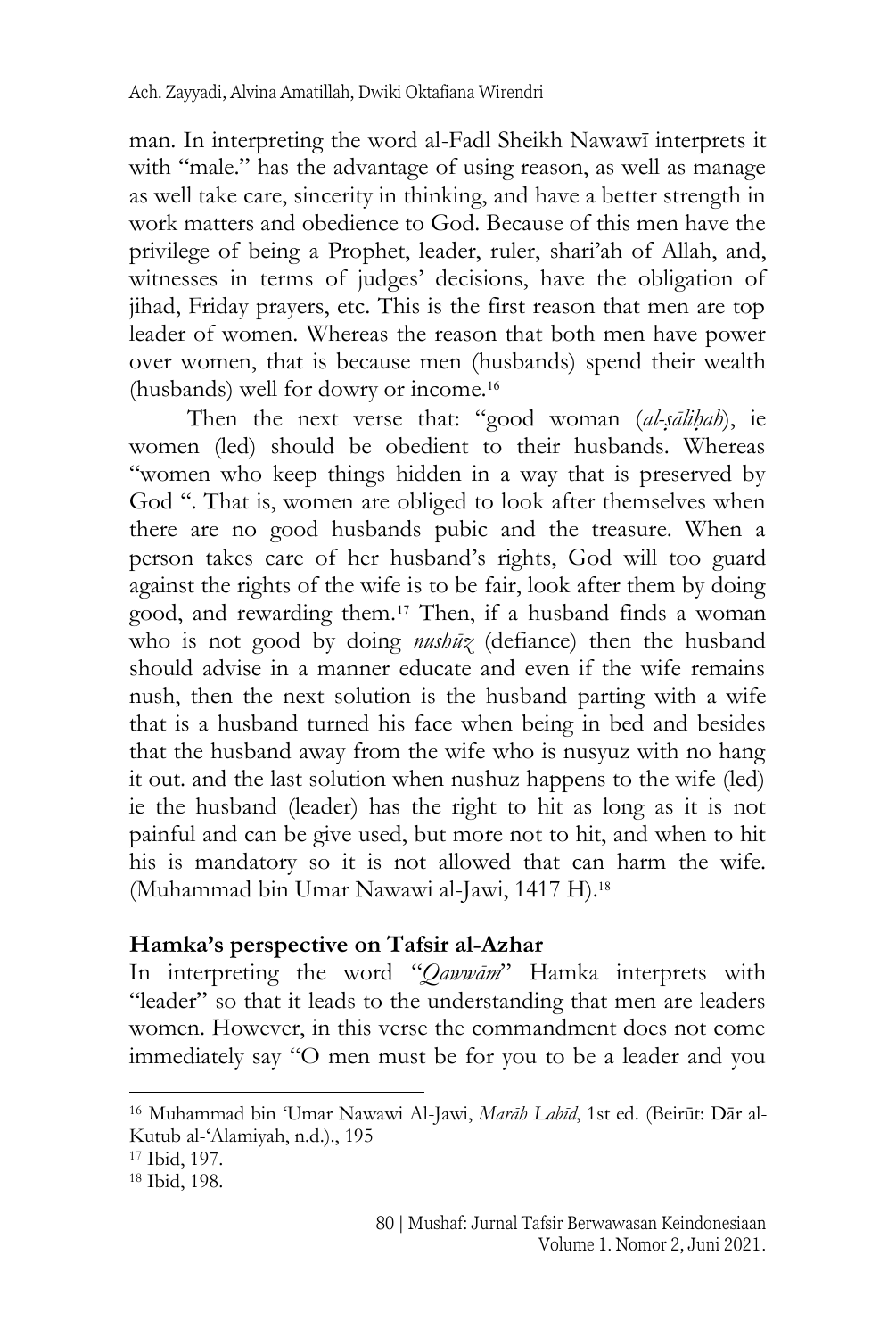women, will receive leadership. Even if this verse is in the form command but this is contrary to reality. Because the reality is indeed men are the leaders of women. This verse is more consistent with kalam khabar (Preaching) not amr (command). Besides this Hamka said that "Men are women leaders, not women who lead men, and not the same position between women and Male". That is, in this case Hamka prefers men to position superior while women are inferior position. So this indicates that absolute leadership in the family is a man's right. As Hamka's words in his book that "In the household there can be no two powers with equal rights and obligations because there must be a leader in there". 19

No matter how modern a household is, the final decision remains in men. In a household there cannot be two powers with the same rights and obligations, there must be a leader. The leader, according to physical and spiritual events, humans are nothing but men. When someone increases intelligence to think then will be more amenable to this. So on this basis, religious law will be upheld. So the news in the Qur'an that men are leaders for women are not only news and news reality, but it has become a command, because such is the rhythm of life that is walk.<sup>20</sup>

God made man (husband) as a leader because God had exaggerate some of them (men) over some others (women), i.e. more in terms of energy, intelligence, and responsibility. For example; a standing household consisting of father, wife and children. By itself, though without the command "man" who holds leadership in the family the. So this verse explains a fact that should be men who are leaders over women. In addition, if in a families have "stupid men and smart women", so then leadership in the family turns to women, contrary to the proposition which says that "something that rarely happens cannot be argued law".<sup>21</sup>

In matters of property it is indeed the responsibility of men, for example in Minangkabau custom, when the property belongs to both of us husband and wife known as "Harato Suarang" in

<sup>19</sup> Hamka, *Tafsir Al-Azhar*, 7th ed. (Jakarta: Pustaka Panjimas, 1983), 146.

<sup>20</sup> Ibid, 147.

<sup>21</sup> Ibid, 148.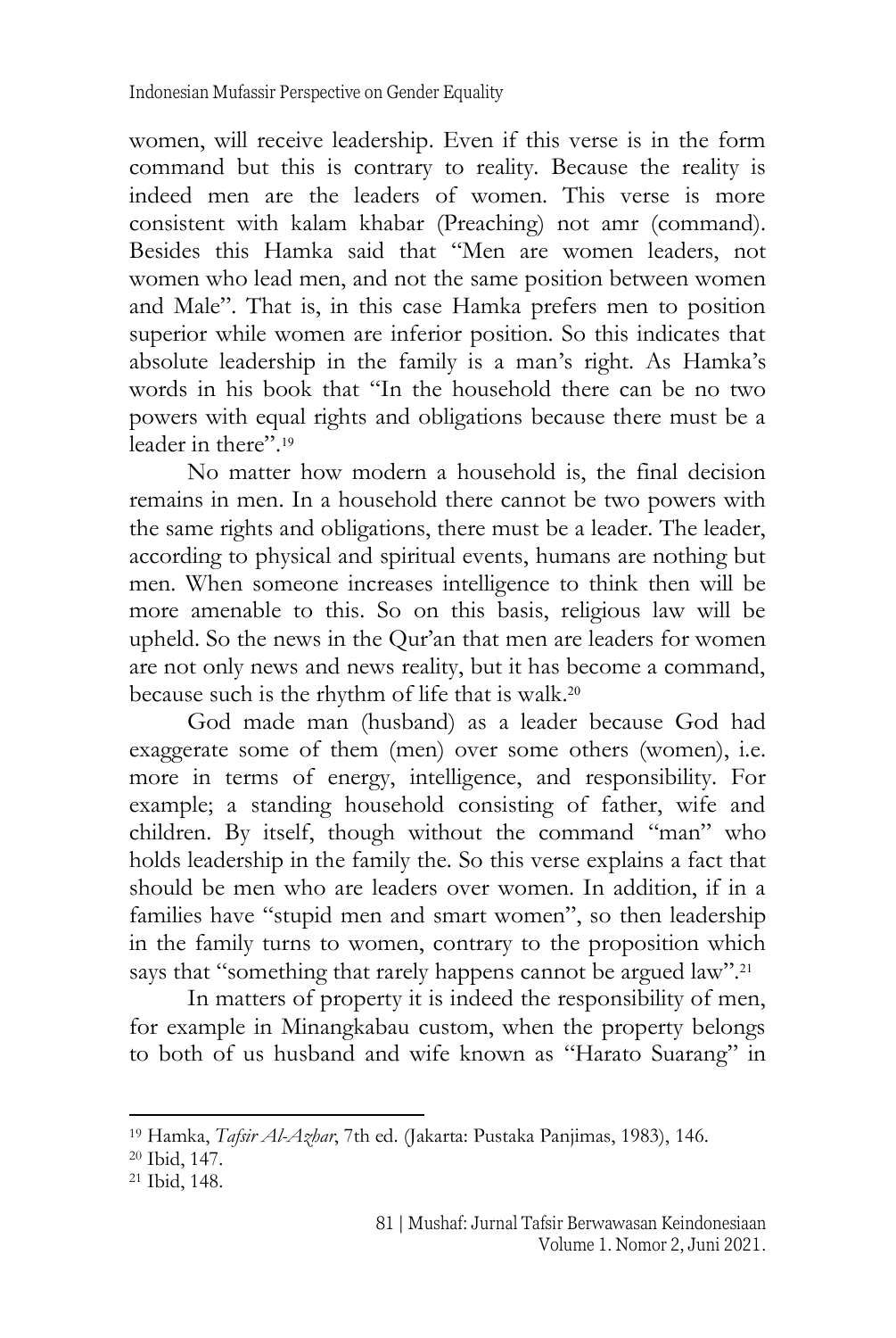other words treasure gono-gini, then the last right in determining remains a man.

In Islam, men are required to pay dowry to their married wives. Mahar seems to contain unwritten laws about responsibility replied, that when the dowry was paid, the wife indirectly gave up her leadership to her husband. And when the wife is given a living then women it is the responsibility of men and men at that time are entitled to become because the leader has fulfilled the rights of his wife and child<sup>22</sup>

Hamka categorizes this verse as the character of someone who is led (wife) by husband. Is a "good woman" that is a woman who is obedient, responsible responsible in the household both in property and education of children. "that preserving hidden matters in a way that is preserved by God ". Meaning, that in the household there must be something that must be kept secret regarding with the relationship of beds, living and the like. And this is a courtesy drink for every human. Because when women or wife obedient then walk leader man (husband) smoothly, and because of this the family will happy. It is different if the opposite happens, that is the behavior (wife) it no longer reflects the righteous wife with all its qualities. Then the next verse goes that "the woman that you are worried about will be flush" then the right for a household leader (husband) to do three things when a person who is led (wife) is disobedient and obedient to both the husband or to Allah; the first way is "then teach them" which is a teaching by giving a conscious effect on something done and deep giving this teaching a leader (husband) should be firm and wise. Then the second is by separating the bed. So, if later the woman still has the right for her husband to use the most abusive methods among others.<sup>23</sup>

#### **M. Quraish Shihab's perspective in Tafsir al-Misbah**

Every man and woman has their own privileges as has been bestowed by God among others for each of them has functions and obligations that must be carried out in society, accordingly

<sup>22</sup> Ibid, 149.

<sup>23</sup> Ibid, 150.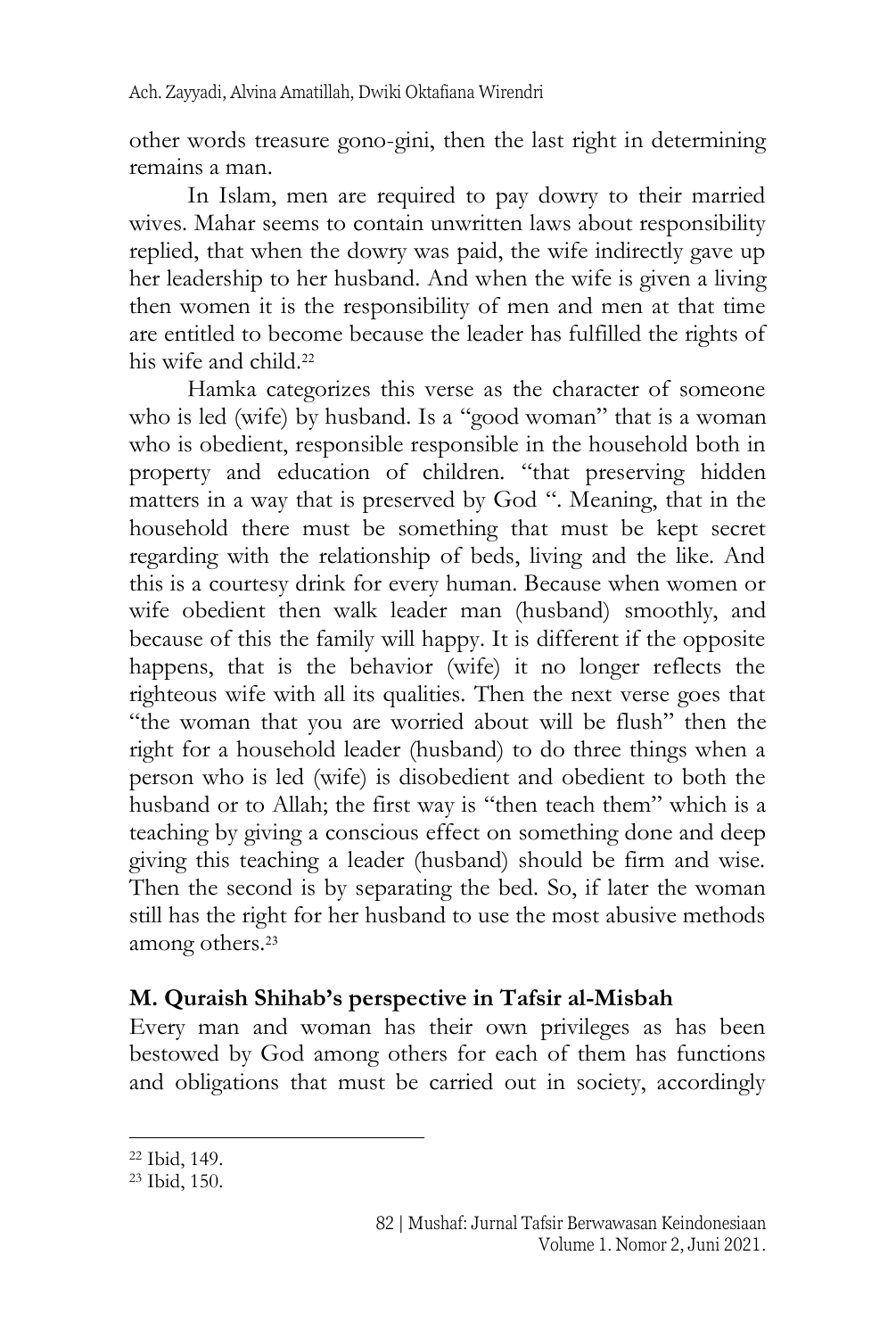with the potential and the tendency of its kind. Therefore, the Qur'an forbids daydreaming and jealousy about the strengths that God gives. This is related closely (Qs. an-Nisā': 34) which says that men (husbands), are *Qawwām* is the leader and the person in charge of the women because of God has appointed men as leaders with two main considerations, namely: exaggerating some of them over the others and having provided a living. So that men become leaders in the family. The majority of scholars understand the word *al-Rijālu* in this verse with husbands, but in the book Insights into the Qur'an, Quraish Shihab explained that the word al-rijal, does not mean men in general because of the consistent statement above, as emphasized in the continuation of the verse that is "those (husbands) who spend a portion of his wealth is for their wives.<sup>24</sup>

Among men and women have their respective privileges. But the privileges that men have further support the task of leadership than the privileges that women have. On the other hand, the privilege owned by women further supports their duties as givers of peace and calm to men and more support its function in educating and raising his children. And Quraish Shihab, likened this in line with an expression that says that "Function creates form or form adapted to the function ". Like, a knife created sharp and sharp, created so because it serves to cut, while the glass lip is created thick and smooth because it functions to drink. If the shape of the knife is the same as the shape glass, it will be dangerous and fail in its function. If the knife is shaped like a glass, its presence is useless and also fails in its function.<sup>25</sup>

As described by French historian Maurice Bardeche in his book *Histoire De Femmes*—quoted by Quraish Shihab in the Tafsir al-Misbah, which says that equating men and women in all things means giving birth the third type, which is not the type of male and female, because in self each man and woman have differences both physically and psychologically. The difference between men and women in psychic terms is that of men tends to sports, hunting, and work that involves movement. In the appeal of

<sup>24</sup> M Quraish Shihab, *Tafsir Al-Misbah*, *Jakarta: Lentera Hati*, vol. 2 (Jakarta: Lentera Hati, 2002), 509.

<sup>25</sup> Ibid, 512.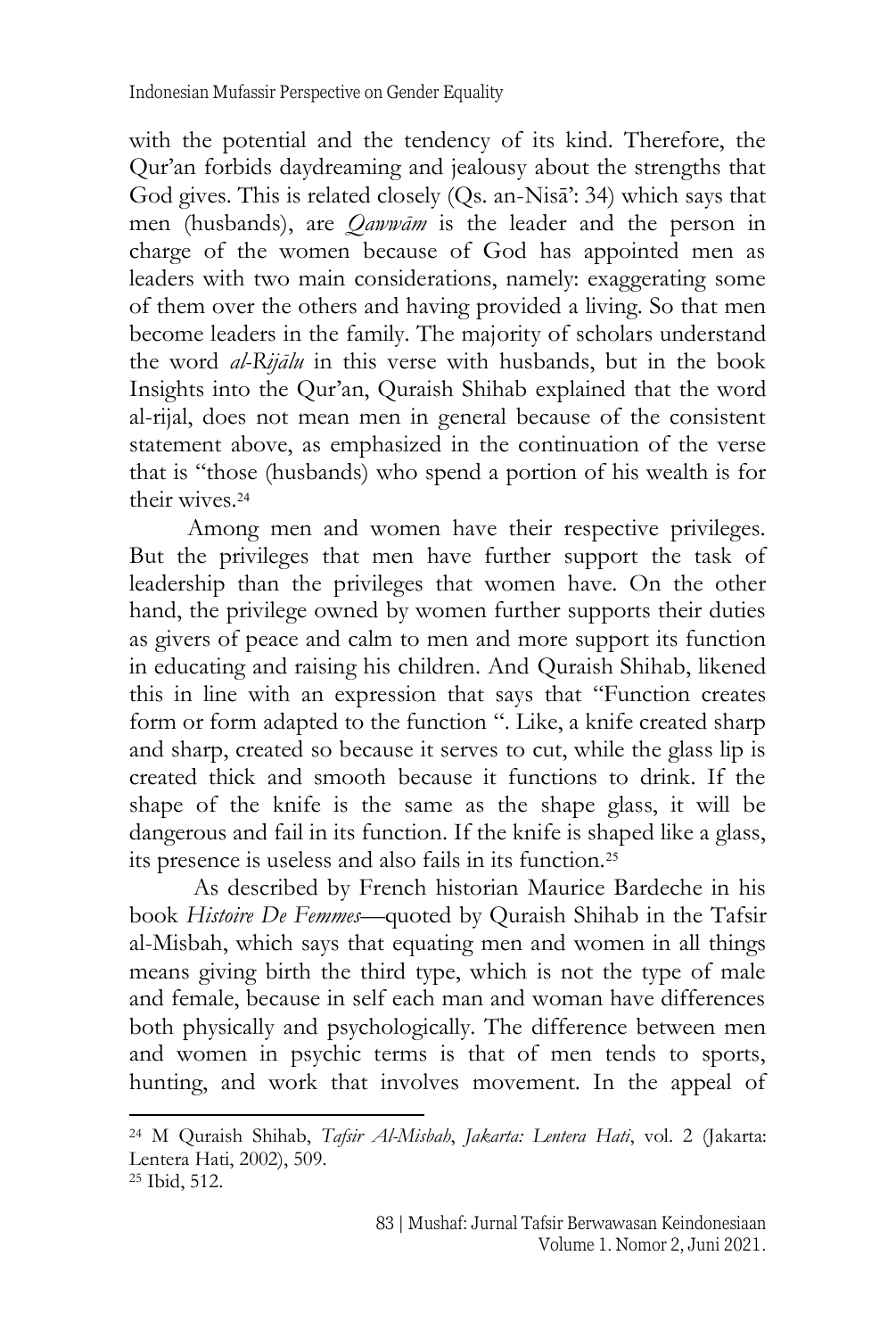women, men tend more to challenges and fights, whereas women tend to peace and friendliness; more men aggressive and prefers to conquer, whereas women are more calm and peaceful. Male tend to use violence like suicide while women are more avoid violence both towards him or others.<sup>26</sup>

Therefore the amount fewer women commit suicide than men. Whereas from the very physical it's clear that men are stronger in this regard. The word Anfaqu is a form of the past tense verb meaning "to spend" shows that giving a living to women has become a norm for men and a general reality in society since then until now. Such is the case that it is illustrated with the form of past verbs that show a long time ago. The mention of the preamble by this verse shows that old habit still valid today. "A good woman *(al-sālihah)*" is a woman who is obedient to her husband to listen to it and follow it when a husband rules as well fulfill between the rights of both parties. However, suppose that happens conversely those who are led (wives) do nushuz, there are three things that the husband needs to do in carrying out his leadership in maintaining Mahligai marriage, and the three ways are steps that must be done in sequence as stated in the Qur'an. 27

The first step is to "leave" this as a sign displeasure of the husband (household leader) to the bad character of the wife (*nushūz*), other than that to achieve something better than the original state. While the second step is "separating the bed" in this case the husband just separated bed but not to separate rooms especially houses. Then "Beating" this is the last step used by house leaders stairs (husband) in fostering the household and the meaning of hitting is not only by harsh and abusive actions. 28

#### **Problems Of Women's Leadership In The Public Sphere The Nawawi al-Jawi perspective**

In interpreting "The Story of the Leadership of Queen Bilqis" Imam Nawawī does not provide a clear law on whether or not "The Story of Queen Bilqis" serve as an argument for the ability of women to become leaders. The nature of the leadership of

<sup>26</sup> Ibid, 515.

<sup>27</sup> Ibid, 517.

<sup>28</sup> Ibid, 519.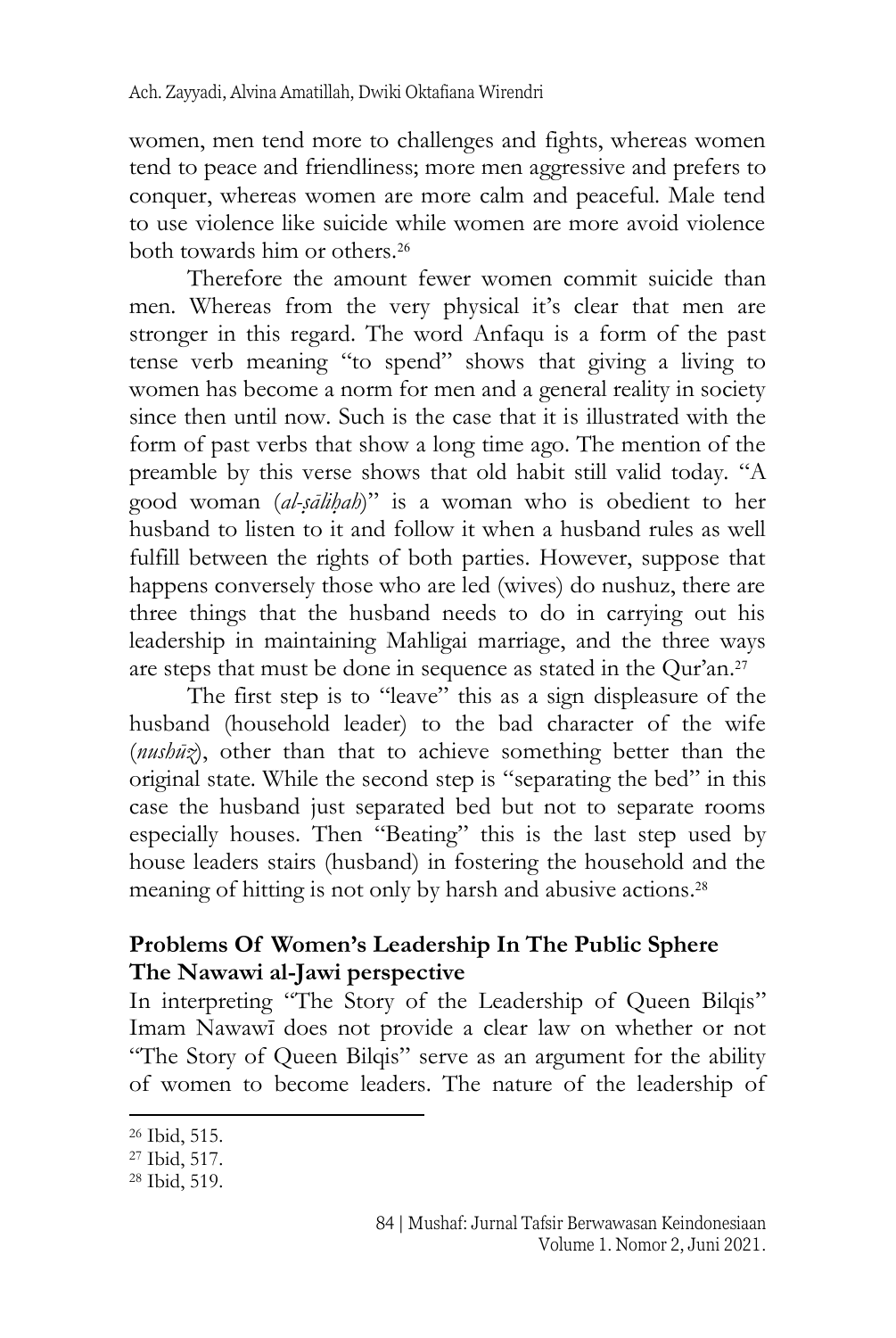Indonesian Mufassir Perspective on Gender Equality

Queen Bilqis according to Imam Nawawi in the Book Angry Labid's interpretation is as follows:

#### **An Unauthorized and Wise Queen**

"Queen Balqis said to her prince: I have never made a decision the matter before you witness directly (being in my assembly) "(Qs. al-Naml verse 32). The custom of Queen Balqis when there is a matter of kingdom is to present court officials and deliberation with them. The dignitary too answer: "We have physical and financial strength and have enough the courage to fight them in battle, is the final decision in the hands of His Majesty (the Queen), then carefully consider the things to be your majesty command and we will obey you". 29

#### **Able to lead the country in a safe and prosperous way (diplomatically) Professional**

When Queen Balqis felt that the princes were more inclined towards war, then the Queen is not willing if there must be a war when Queen Balqis know of the person who subdues (and sends) birds (Hud-Hud) by means of (sending a letter to the Queen) it is not weak. That matter (the Queen's unwillingness) is known through clear instructions from the letter that she (the Queen Balqis) accept, even Queen Balqis is more inclined to make peace. Therefore Ratu Balqis explained while she was at war "actually the Kings if they enter a country by war, they will damage it by knocking down existing buildings and damaging property and make its inhabitants despised by being taken prisoner, killed and expelled which makes them despicable. And that's what they do, Truly when people send letters they will do what do the kings, that's their habit ". Then the queen has a solution by giving gifts, saying: "I will send messengers with give a gift (as a sign of peace) and I will wait for what you will brought back by my messenger ". 30

<sup>29</sup> Nawāwī, *Marāh Labīd*, II., 173.

<sup>30</sup> Ibid, II., 174.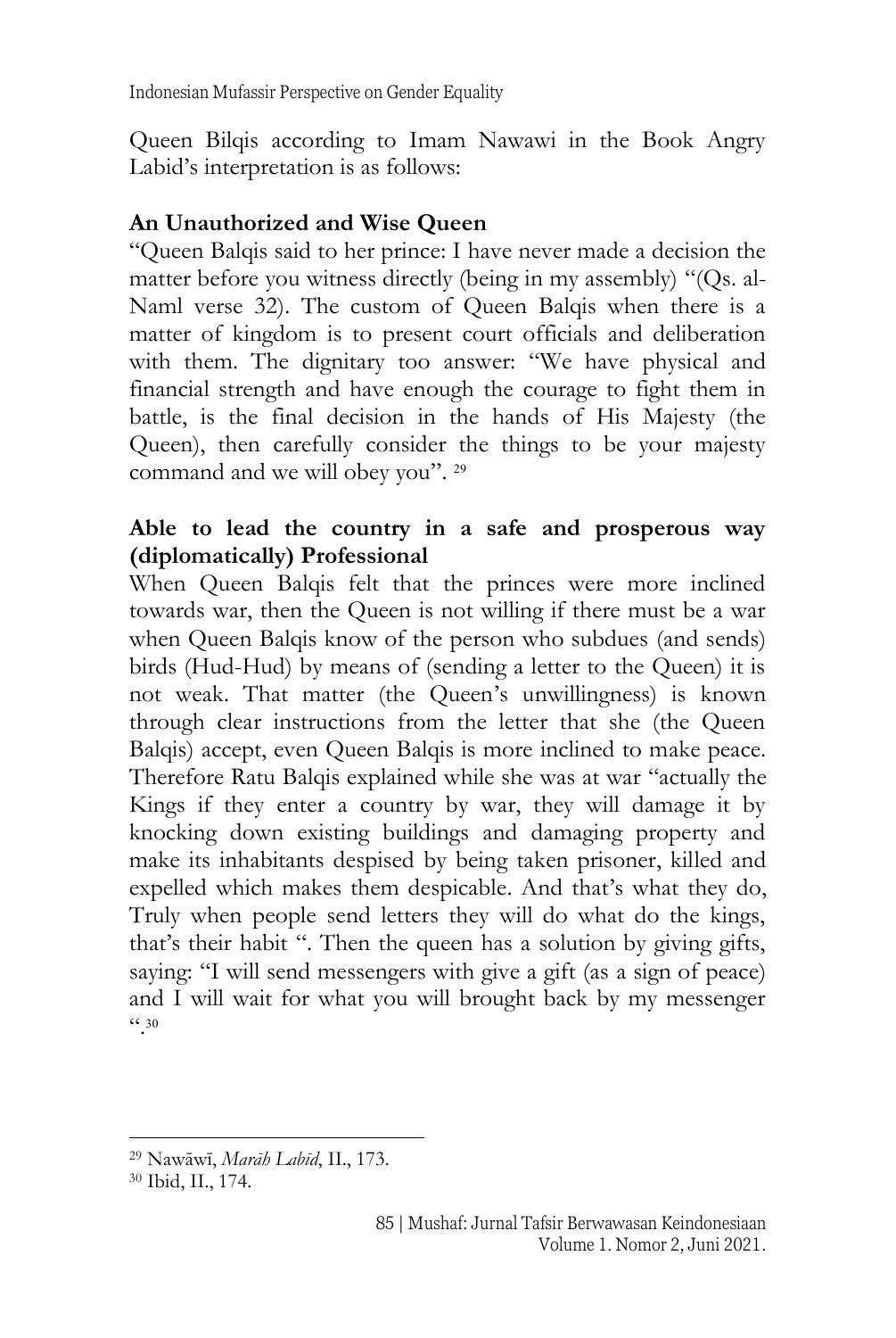#### **Hamka's perspective**

In reviewing the story of the Queen of Balqis As contained in QS. al-An'ām: 29-31 Hamka described how the queen delivered the letter that she got by first, stating the nature a letter that said letter (noble), second: mentioning the sender of the letter viz (Sulaiman), third: mention the rules of the letter by using lafal (*Bismi Allah al-Rah*}*mān al-Rah*}*īm*), and the last mention of the purpose of gathering royal authorities by describing the contents of the letter that came from Solomon which reads (Don't be arrogant) In the letter hints at some of the qualities possessed by the Queen Balqis as a leader of the Saba kingdom. 31

#### **Clever-Scholar and Wise**

In this case Hamka said that the Queen of Balqis was said clever on the grounds that the Saba''s dignitaries must be first consider when trying to reply to a letter so as not to be careless and rash in making decisions. So that the Queen of Saba 'arranged a strategy in deliver the letter. In addition, Hamka said that Queen Saba ' it is a wise queen based on how when The queen delivered the letter.<sup>32</sup>

#### **Democratic**

After receiving a letter from the Prophet Sulaiman as stated in the previous verse Ratu Balqis then asked for opinions on para the Saba community's magnate on the matter as is stated in Qs. an-Naml verse 32, meaning: Said him (Balqis): "O officials! give me consideration in my business (this), I never decide on anything the matter before you are in (my) assembly ". The verse shows how democratic Queen Balqis was not decide the case with his own will but rather to consider the opinions of others who are involved in the problem the. This means in deciding a case by way of deliberation although deliberation is not an obligation in deciding case in a country. Actually in this case the full power is deep addressing these problems is the power of the Queen because the Queen has the right absolute in deciding the case. And the magnificent Saba community surrender all these problems to Ratu

<sup>31</sup> Hamka, *Tafsir Al-Azhar*, XIX., 207.

<sup>32</sup> Ibid, XIX., 208.

<sup>86</sup> | Mushaf: Jurnal Tafsir Berwawasan Keindonesiaan Volume 1. Nomor 2, Juni 2021.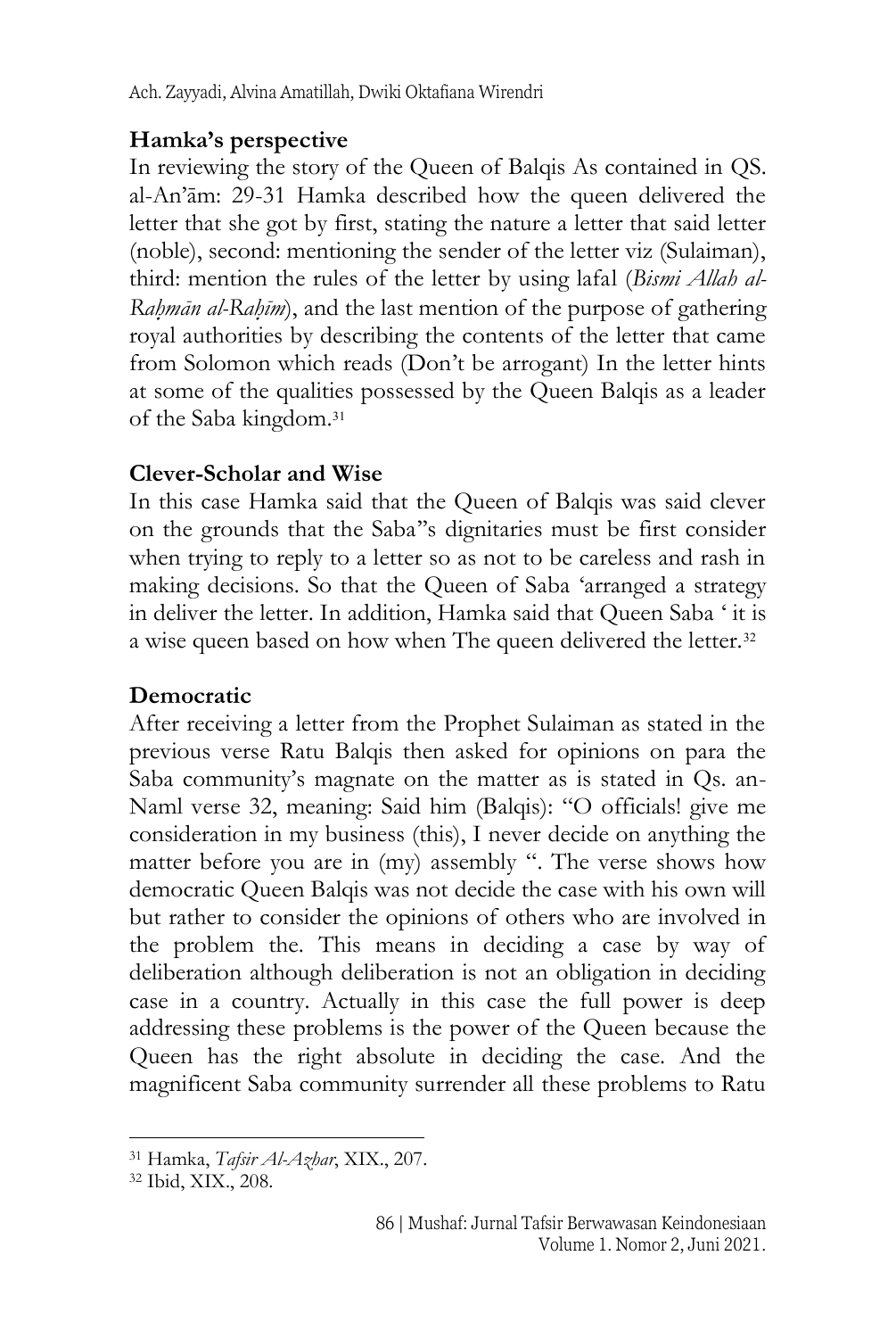Balqis so this matter indicates that the community includes people who have the authority and Wise.<sup>33</sup>

#### **Political Strategist and State Science Expert**

These properties are as contained in QS. al-Naml: 34 which is shows that "when a King (Solomon) entered into something State and conquer, if the defense of a conquered State is not fight from the beginning the State will be damaged by a State will be safe because the structure of government is orderly and has either war strategy or otherwise. But when other countries enter the country we (Balqis) with the gallant and the rules will be changed then there will arise a damage and the country will be despised. This shows the state of science taught by Ratu Balqis was on his dignitaries and this was revealed by Allah as revelation to the Prophet Muhammad and this is a guide for the Ummah Muhammad forever and ever. Namely if a foreign power enters conquering a State then a noble person in that State become despicable. But if the country is against, defend with their mighty independence the leaders will become prisoners, while captives are despicable. In Qs. an-Naml verse 34 indicates the existence of ability women become leaders based on Hamka's interpretation of This verse means that it is legitimate when someone uses the relevant verse with the story of Ratu Balqis as the legal proposition of the ability of women to be Public (State) leader with a record of meeting the criteria for being a leader and expert in state science, but in this case Hamka is not too bright in providing legal certainty, as Hamka said in the book of exegesis is al-Azhar. The exact science of state is taught by Balqis, and later revealed by God as a revelation to the Prophet Muhammad, and this be a guide for us (the people of Muhammad) forever and ever. In this verse is an interpretation of Hamka in addressing verse 34 regarding "when Queen Balqis taught about state science for the authorities of the Saba'ites. So this indicates that when a woman is an expert in state science she has space to become a leader.

<sup>33</sup> Ibid, XIX, 207.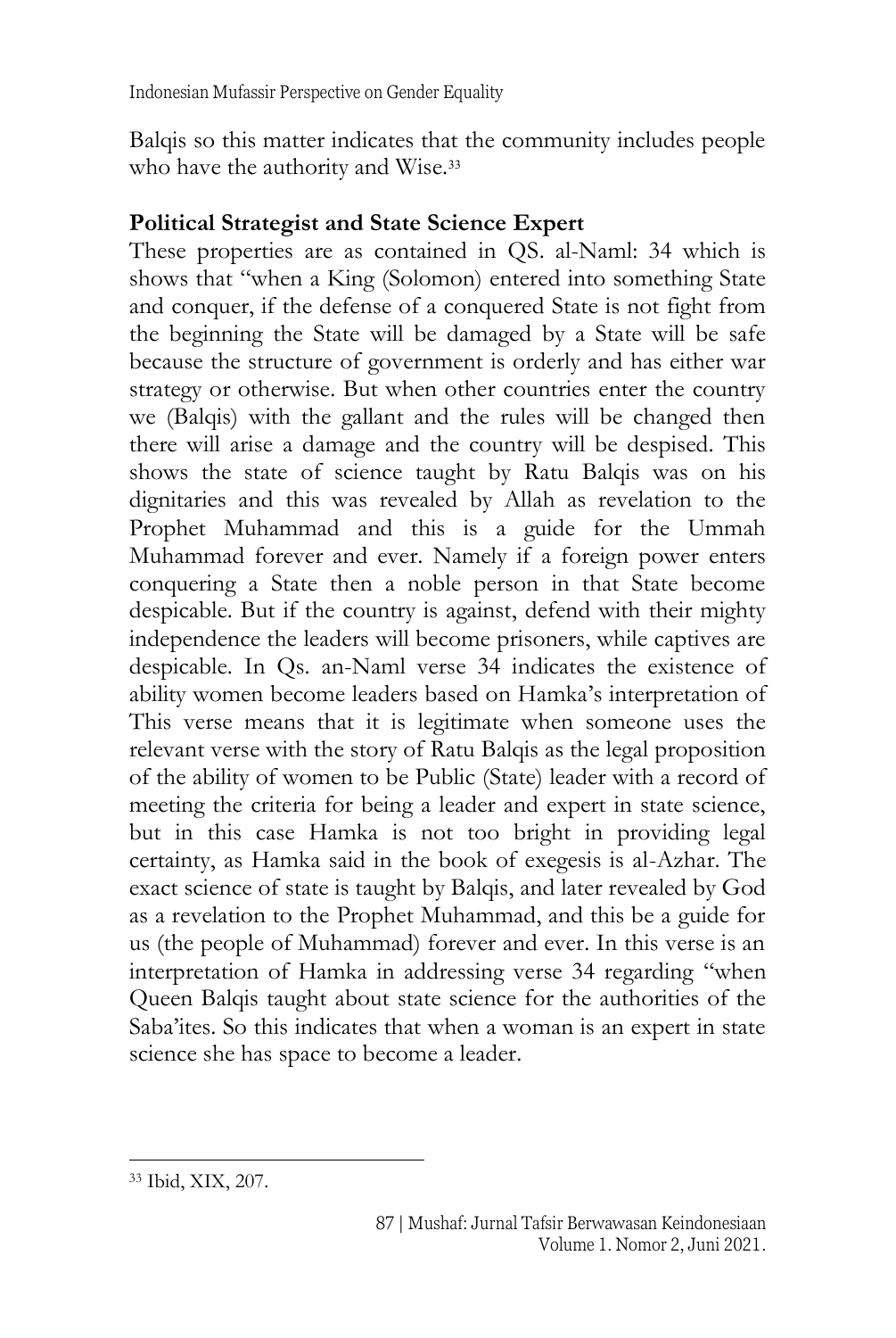# **Diplomatic**

This diplomatic attitude is taken, with the reason that peace the people are not disturbed and peace and good partners occur between One country to another by giving gifts as a sign peace. As stated in Qs. an-Naml verse 35 "And verily I will send messengers to them by bringing (gift), and (I will) wait for what the messengers will bring back ". 34

# **Quraish Shihab's Perspective**

Quraish Shihab has never banned women from becoming public leaders meaning that women still have room to be leaders of a country (public), as the statement of Quraish Shihab states that "leadership public areas are submitted following the eligibility and abilities of a person from either men or women ".35 So when someone is qualified and deserves to be a leader even from the group this woman remains right. the eligibility criteria can be linked with criteria owned by the Balqis queen. But the Quraish of Shihab does not justify when the verse pertains with the leadership of the Balqis queen being made as a legal foundation due the verse came down not in the context of "should women's leadership" but it's just a story that happened in the past. Some of the abilities of the glorious Queen Balqis in his leadership as in "Tafsir al-Misbah" including the following:

# **Wise and Democratic**

After receiving the call of the Prophet Sulaiman not to be arrogant and surrender, he did not immediately decide the case. However ask for consideration from the leaders of the government pictured in verse 32, which means: Said him (Balqis): "O authorities, grant me consideration in my (this) business, I never decide on a matter before you are in (my) assembly ". This shows, the queen is a type of leader who wise and democratic, not being authoritarian without considering other people's opinions. He gave the royal leaders the opportunity to give opinions, even though the final decision is in his hands. And way this is what Islam pursues. As

<sup>34</sup> Ibid, XIX., 210.

<sup>35</sup> Muhammad Quraish Shihab, *Perempuan* (Tangerang: Lentera Hati, 2012), 379.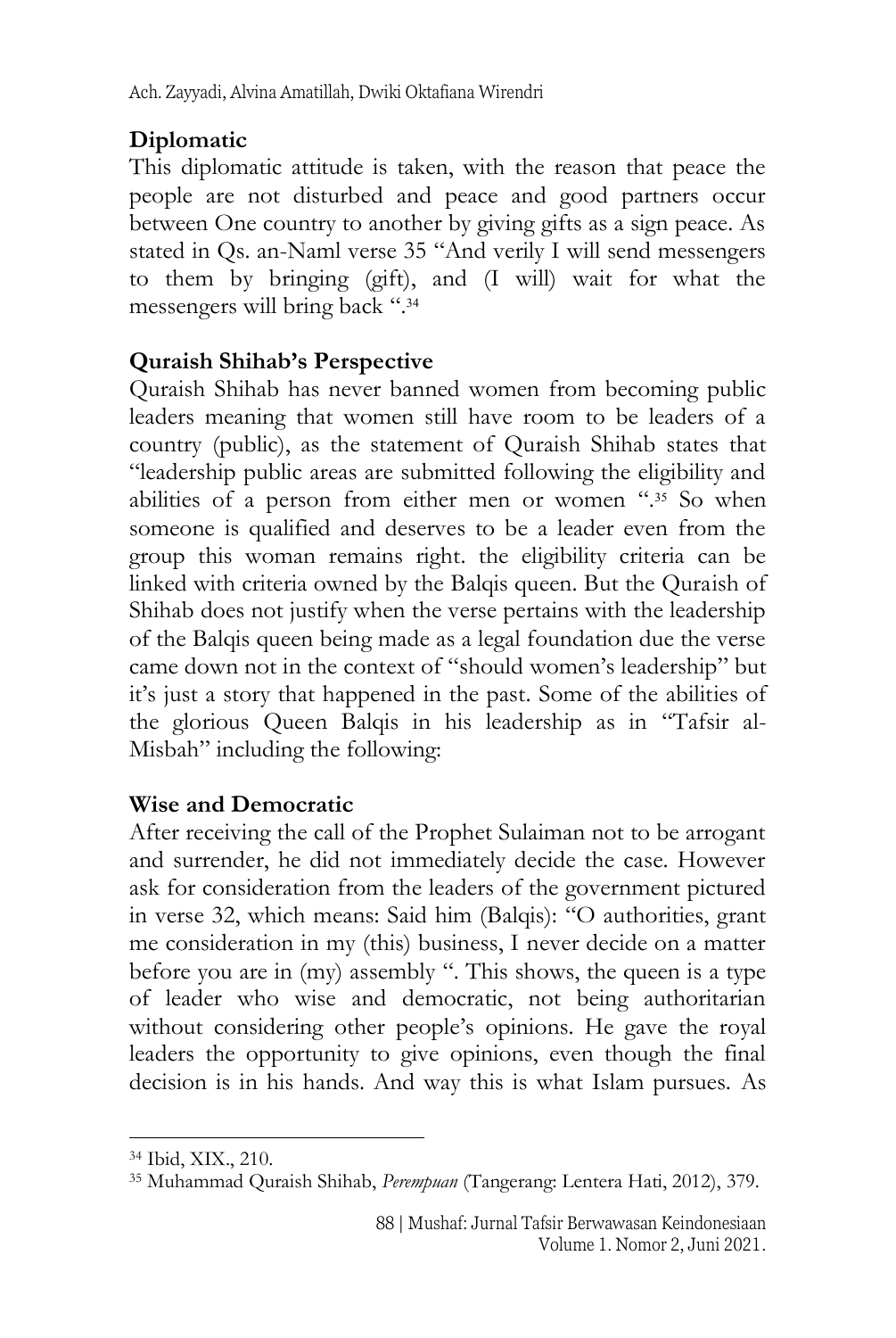stated by Quraish Shihab, quoting from Ibn Asyur's words that: "Although the verse describes the deliberations that were carried out by the Queen, but this verse does not necessarily serve as a basis for said that Islam advocates deliberation. Because this verse does not speak in a legal context, nor praise it. But the verse is a description of events that occur in a society that does not adheres to teachings based on Divine revelation. However, it needs to be remembered that the Qur'an tells a story is to be picked from the story it is a teaching and example and based on these considerations, it can withdrawn from these verses the impression of the need for deliberation.<sup>36</sup>

#### **Prioritizing People's Welfare and Peace**

The attitude of the Balqis queen in deciding what to do in facing the threat of Prophet Sulaiman, very concerned about the condition of his people. This is reflected in his words in verse 34, which means: "He said: "Indeed, when kings enter a land, surely they will destroy it, and make its noble people despicable; so will they do ". This illustrates how his love and caring against the fate of its people in the event of war. Therefore he refused on the advice of his royal leaders to fight.<sup>37</sup>

# **Liking Peace**

This diplomatic attitude is taken, with the reason that peace its people are not disturbed. It was customary for ancient kings, when they want to make friends with other kingdoms, they are sending gifts as a sign of peace. This is illustrated in (verse 35): "And verily I will send messengers to them by bringing (gift), and (I will) wait for what the messengers will bring back that". In addition to protecting its people from damage and the misery caused by war, this is also done by the queen Balqis to create peace with the Prophet Sulaiman.

Quraish Shihab mentions in his interpretation of the story of the queen of Balqis as stated in the Qur'an by formulating some of the properties possessed by the Balqis queen when leading the

<sup>36</sup> Shihab, *Tafsir Al-Misbah*, X., 215-217.

<sup>37</sup> Ibid, X., 220.

<sup>89</sup> | Mushaf: Jurnal Tafsir Berwawasan Keindonesiaan Volume 1. Nomor 2, Juni 2021.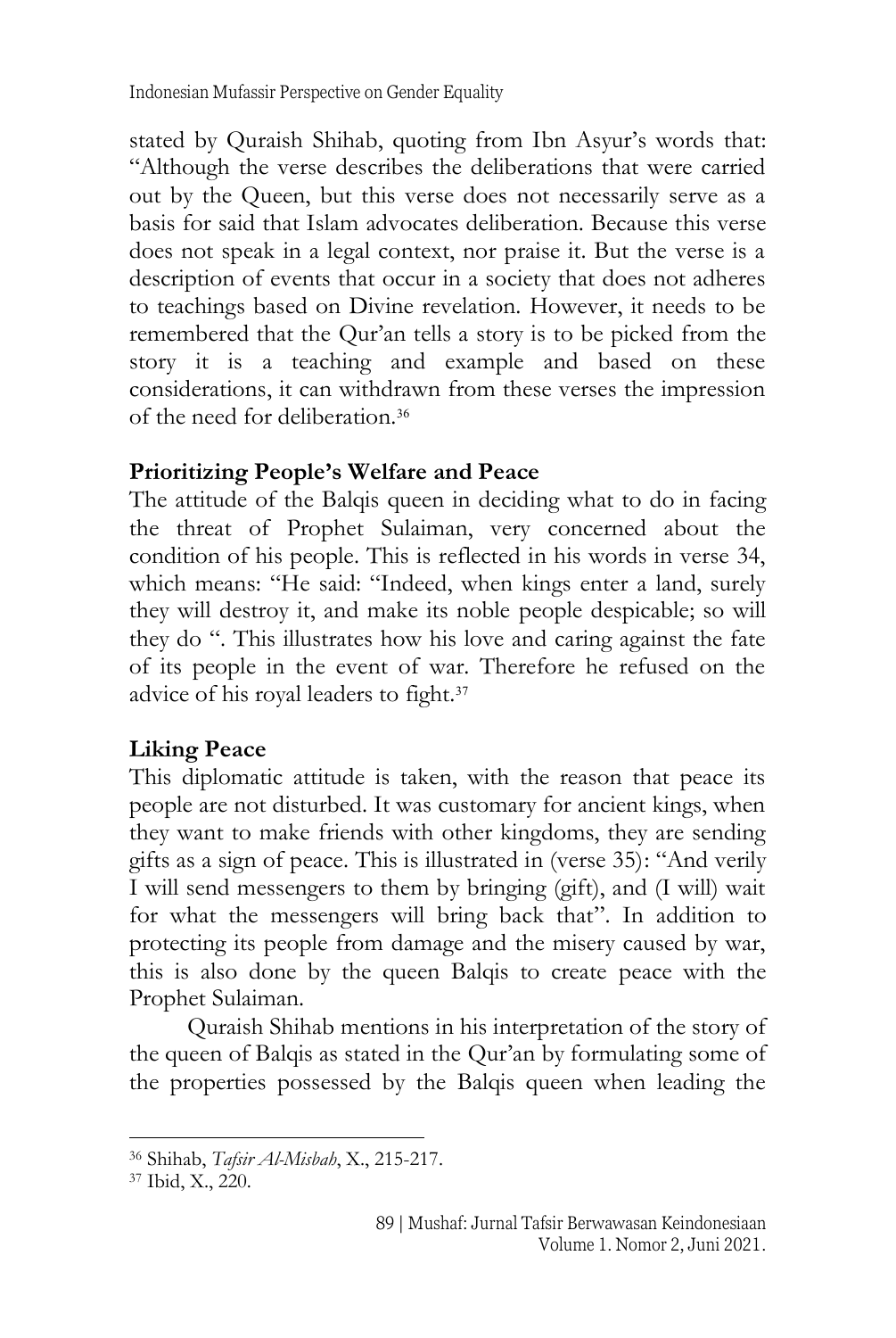Saba country 'that the queen was wise, democratic, and good at governance. So when there is someone who fulfills the requirements as possessed by Queen Balqis in particular good at governance but in this case is not allowed by Quraish Shihab takes the legal proposition (*Istinbāt*} *al-Ah*}*kām*) from "Acts Balqis leadership "will enable women to become leaders when has criteria such as Balqis, as the statement of Quraish Shihab, as following: "The story cannot be used as a basis (legal basis) with in the name of the Qur'an about whether or not a woman can be the leader of the head of the State or government. Because this verse does not put forward in that context ". So the statement indicates that Quraish Shihab disagree when the argument about the "Balqis story" is used as a foundation the law in determining whether or not women can be leaders in the public sphere.

Thus, that the verse relating to the Balqis story is only enough as a story illustrated in the Qur'an that occurred at the time then and in the matter of responding to the verse, Quraish Shihab did not give legal certainty will be allowed or not women become leaders in the public sphere, based on the Balqis story contained in the Qur'an. By therefore this has become its own problematic because "the story Balqis "in society is often used as a proposition to allow women become leaders by groups who agree women become leaders in the State (Public) the fundamental reason for this is that Queen Balqis leadership at that time was victorious, wise, and democratic. 38

# **Similarities And Differences In Interpretation Of Domestic And Public Spaces**

#### **The Equation of Interpretation of Mufassir Nusantara**

The basic interpretation interpretation between the three exegetes of the archipelago that in "domestic (family) leadership" the qawwam is male so that the family is more suited to using the term "male leadership (husband)". As for the equation of interpretation they are related to "Public leadership", these three commentaries allowed women to be public leader.

<sup>38</sup> Ibid, X., 221.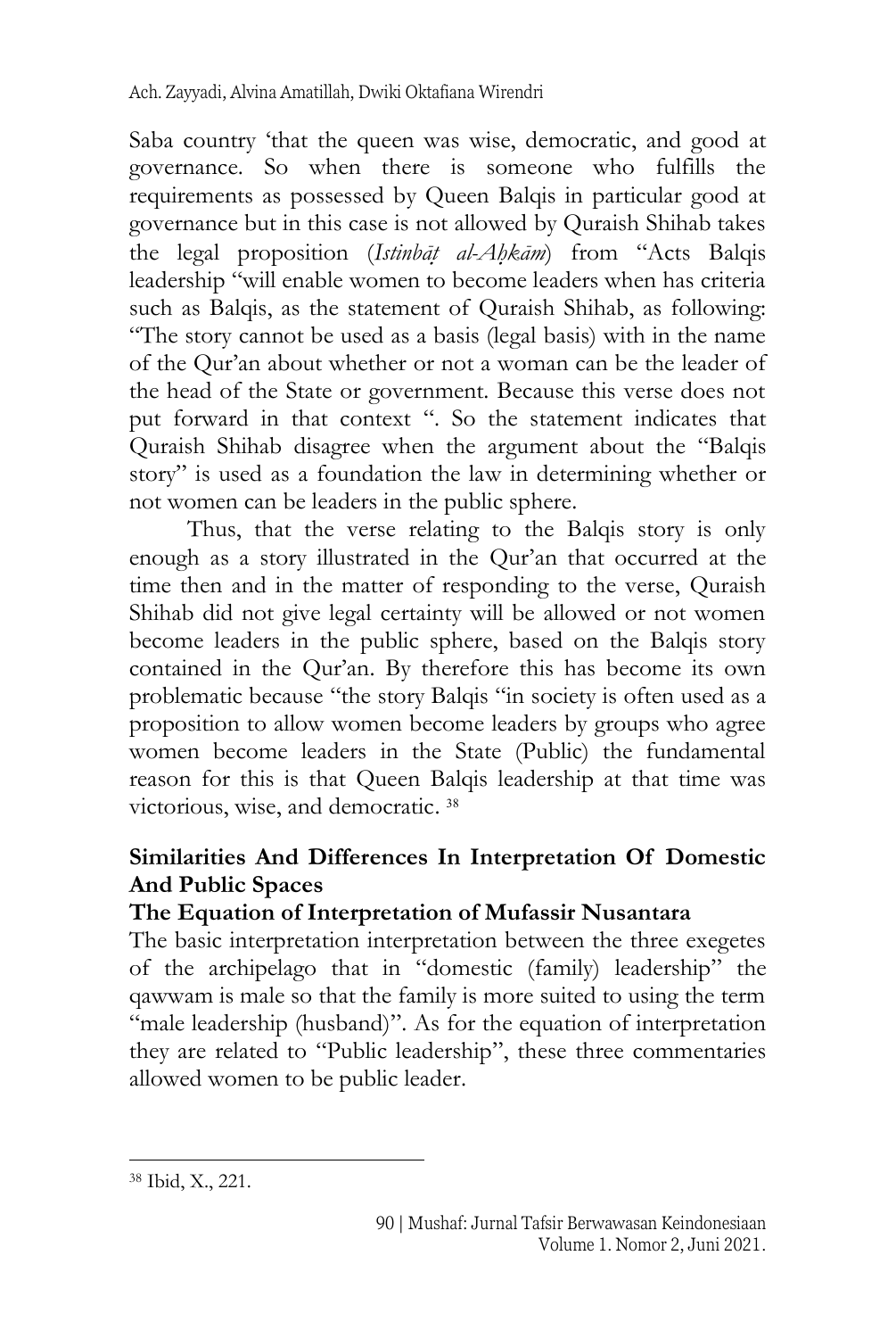Indonesian Mufassir Perspective on Gender Equality

#### **Domestic realm**

Based on the exposure that has been done in terms of substance, equation in interpreting the verse between Imam Nawawi, Buya Hamka, and M. Quraish Shihab explained that "men are leaders over women". That means (husband) is the leader of (wife) so that it can be said that the three commentators this puts men in a superior position while women in the position inferior. So that women do not get the slightest room to be a leader in the domestic (domestic) realm because full power is in the hands of men (husbands) with some consideration of the advantages of being bestowed by God on men (husbands) and the advantages possessed by good men in terms of physical, psychological, and material. It can be concluded that the basic equation of the three commentators is namely that Qs. an-Nisa 'verse 34 is related to the realm of leadership domestic. And the basic equation from these three commentators is that "men That Becomes Leader for women (*Qawwām*)".

# **Public Domain**

Based on the discussion that has been stated above, an overview is taken that the three commentators glorified the leadership led by Balqis, as the following picture: Queen Balqis is a leader (queen) who good at governing. Because a big kingdom is impossible controlled except by people who are experts in government science. And the queen of Balqis is an ideal leader. But that's from the worldly side, the queen's leadership Balqis has almost no defects, blemishes, and weaknesses at all even though he is is a woman. So someone's success in leading is not measured from the sex, but more to the abilities and charisma in running the government. So the fundamental equation is at between the three commentators that is in terms of describing the properties possessed by the Balqis queen in leading the Saba 'who was brilliant in his leadership.

#### **Differences in Interpretation of Mufassir Nusantara**

The fundamental difference between the exegete of the archipelago in interpreting "Domestic leadership" that is in terms of considerations held by men who bestowed on God. Imam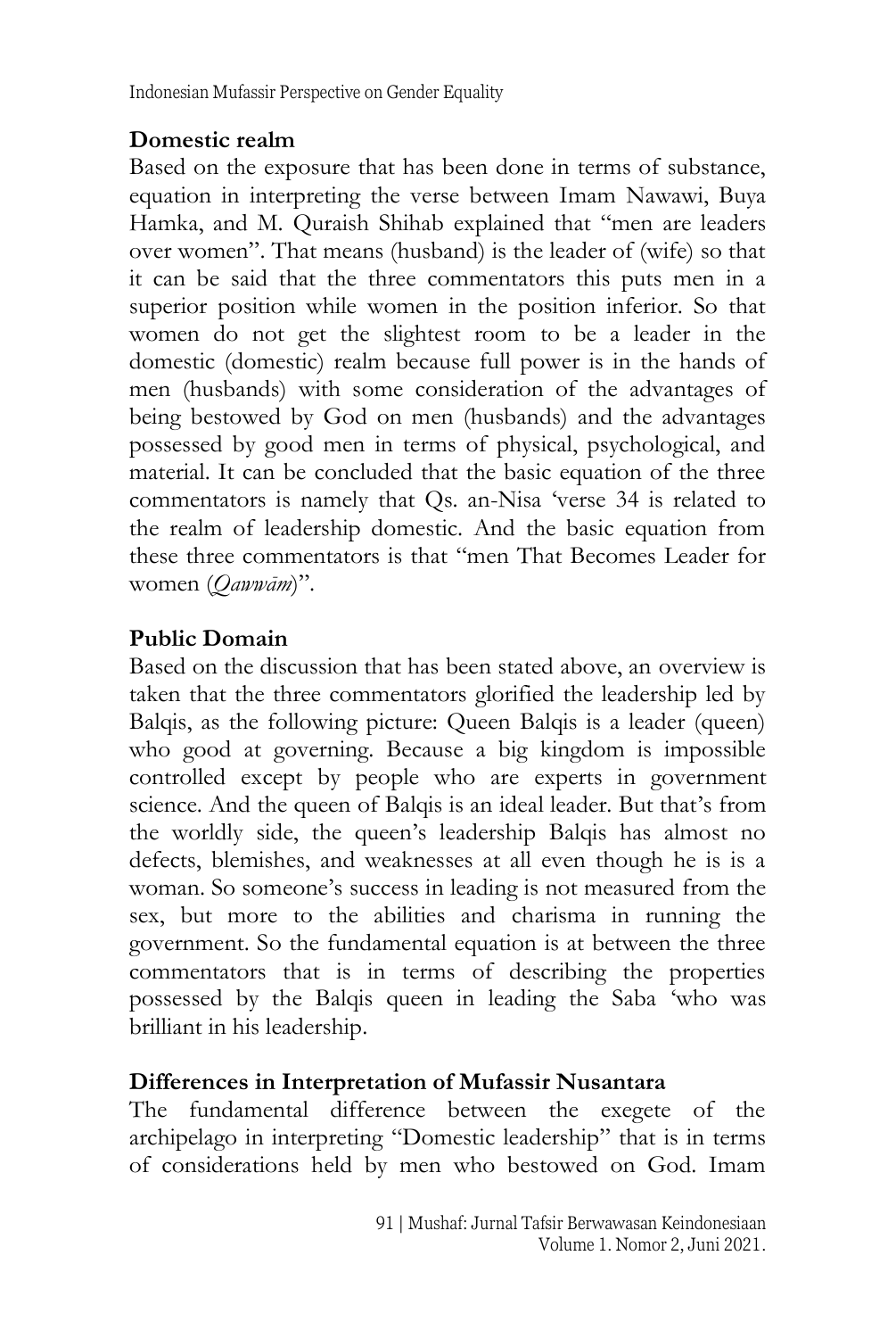Nawawi is more about physical strength, male intellect, and rights to educate women. While Hamka is more towards social reality, and Quraish Shihab interpreted it by combining socialpsychological and psychological reality. While the differences in interpretation between the three architects in the archipelago "Public leadership" in terms of "taking the argument of law (*Istinbāt*} *al-Ah*}*kām*)" towards the story of the Queen of Balqis about the ability of women to become leaders. That matter said to be different because between these three commentators have a point of view different because different heads have different thoughts.

# **Domestic realm**

#### **Imam Nawawī al-Bantanī**

While the fundamental difference in this case, Imam Nawawi said that "men have an advantage in using reason, as well as possible organize and take care, sincerity in thinking, having better strength in terms of work and obedience to God. By because of that men have the privilege of being both a Prophet, leadership, authorities, shari'ah enforcers of Allah, and witnesses in terms of decisions the judge, has the obligation of jihad, and Friday prayers, etc. "Besides things In interpreting this verse Imam Nawawi rests on contextualization verse (*asbāb al-nuzūl*) at that time relating to the case of Sa'ad bin Abi Rabbi 'who refused her husband's invitation to have sex. <sup>39</sup> Meanwhile, the majority of scholars interpret this word as "leader". Thing this is not in line if it is associated with aspects of asbab al-nuzul QS. al-Nisā': 34, because the verse came down not in the context of socio-political life, but in domestic life. Therefore interpret with

"Leader" and relate it to the political or leadership context the public is very inappropriate. Although all three interpretations tend to be patriarchy. That is, placing men in a superior position (above) whereas women are inferior position (below).

<sup>39</sup> Al-Jāwi, *Marāh Labīd*, 195.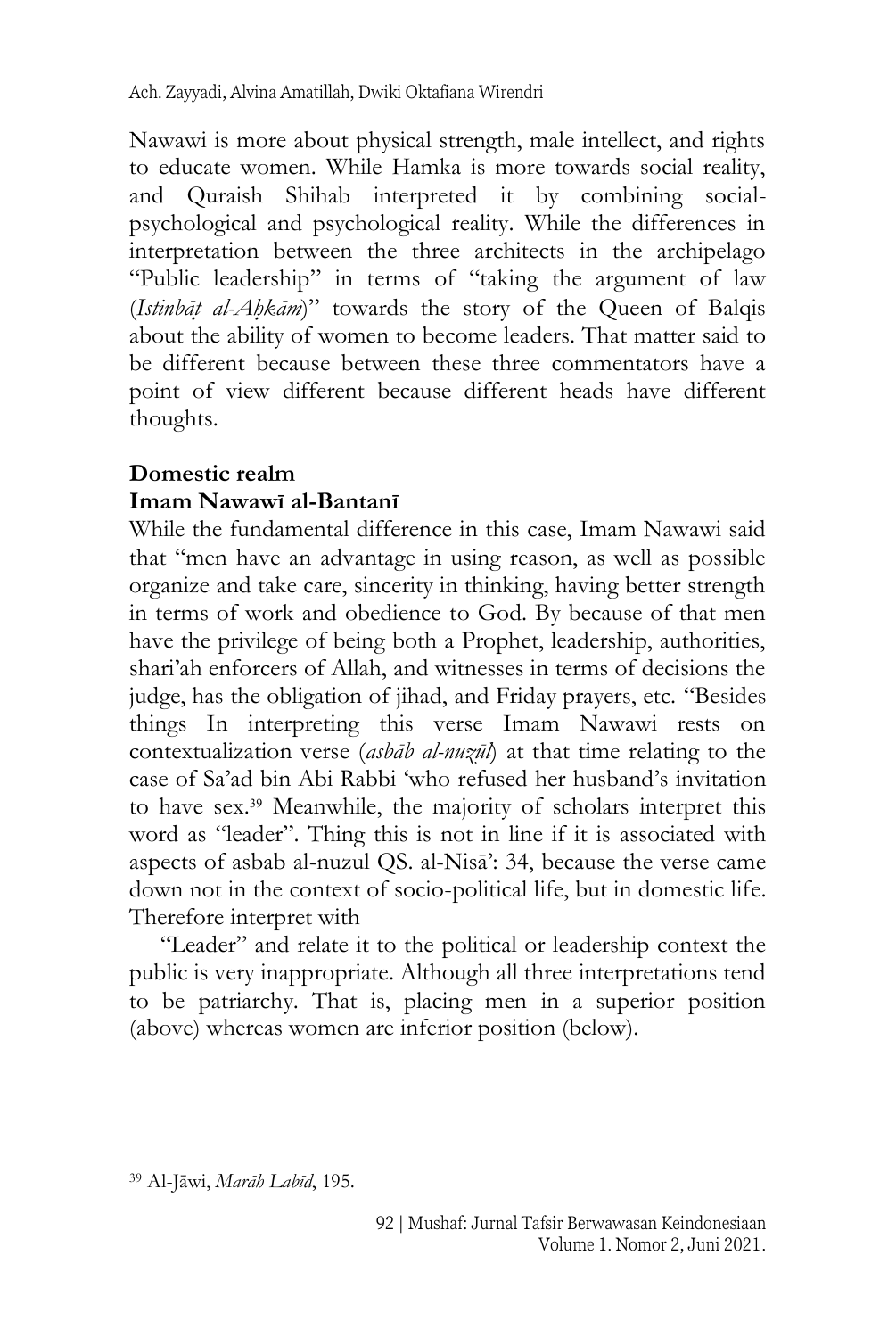Indonesian Mufassir Perspective on Gender Equality

# **Buya Hamka**

Buya Hamka considered and stated this based on a two to one part comparison of male inheritance and women, men's obligations to pay dowry, and orders to their husbands to treat his wife well. But the fundamental difference in interpreting the verse, Buya Hamka, is more of a sociological meaning "Men become leaders over women" is more the reality that goes on society, namely that in the community "men who become leaders women  $(40$ 

# **Quraish Shihab**

While the consideration of Quraish Shihab is due to the special features men, both physically and psychologically, aside from men support and give dowry to a woman. And the differences are fundamental between Quraish Shihab with other archipelago mufassir, namely Quraish Shihab is more to the Sociological-Psychological means that men become the top leaders women in the domestic realm that in the reality of male society are be a leader. In addition, the most fundamental difference in interpreting The verse is psychological, meaning that men deserve to be the top leaders women, namely from the psychological side (mental) because in this case, research prove that men are stronger mentally than women.<sup>41</sup>

# **Domestic Realm**

# **Imam Nawawi al-Bantani**

While the fundamental difference in this case, Imam Nawawi said that "men have an advantage in using reason, as well as possible organize and take care, sincerity in thinking, having better strength in terms of work and obedience to God. By because of that men have the privilege of being both a Prophet, leadership, authorities, shari'ah enforcers of Allah, and witnesses in terms of decisions the judge, has the obligation of jihad, and Friday prayers, etc. ". Besides things In interpreting this verse Imam Nawawi rests on contextualization verse (asbab al-nuzul) at that time relating to the case of Sa'ad bin Abi Rabbi 'who refused her husband's invitation

<sup>40</sup> Hamka, *Tafsir Al-Azhar*, 46.

<sup>41</sup> Shihab, *Tafsir Al-Misbah*, 513.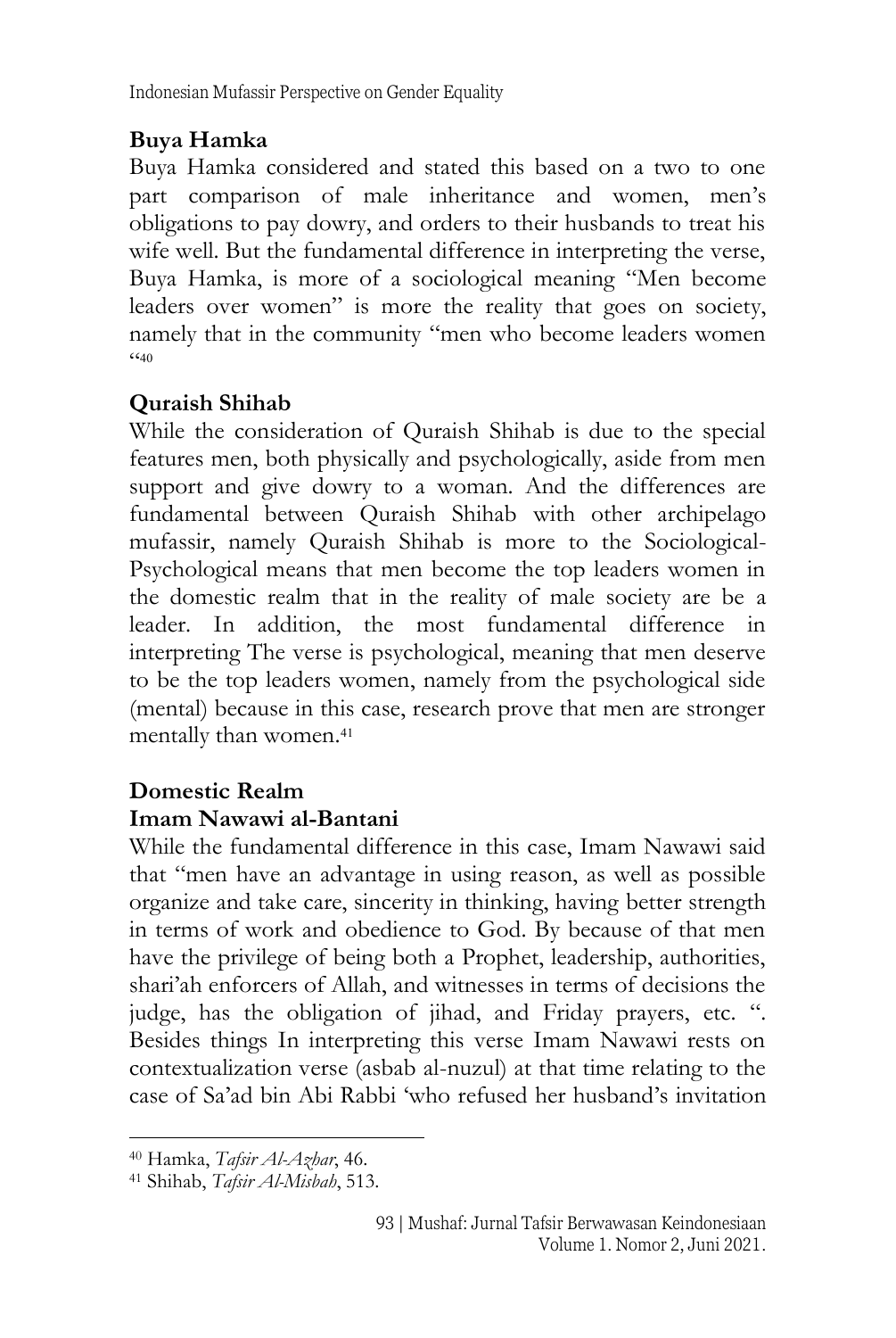to have sex (al-Jawi, 1417 H) Meanwhile, the majority of scholars interpret this word as "leader". Thing this is not in line if it is associated with aspects of asbab al-nuzul QS. an-Nisa 'verse 34, because the verse came down not in the context of socio-political life, but in domestic life. Therefore interpret with

"Leader" and relate it to the political or leadership context the public is very inappropriate. Although all three interpretations tend to be patriarchy. That is, placing men in a superior position (above) whereas women are inferior position (below).

#### **Buya Hamka**

Buya Hamka considered and stated this based on a two to one part comparison of male inheritance and women, men's obligations to pay dowry, and orders to their husbands to treat his wife well. But the fundamental difference in interpreting the verse, Buya Hamka, is more of a sociological meaning "Men become leaders over women" is more the reality that goes on society, namely that in the community "men who become leaders women."

#### **Quraish Shihab**

While the consideration of Quraish Shihab is due to the special features men, both physically and psychologically, aside from men support and give dowry to a woman. And the differences are fundamental between Quraish Shihab with other archipelago mufassir, namely Quraish Shihab is more to the Sociological-Psychological means that men become the top leaders women in the domestic realm that in the reality of male society are be a leader. In addition, the most fundamental difference in interpreting The verse is psychological, meaning that men deserve to be the top leaders women, namely from the psychological side (mental) because in this case, research prove that men are stronger mentally than women.

#### **Public Domain Imam Nawawi**

Imam Nawawi will allow leadership in women the public sphere, but Imam Nawawi did not give a legal ruling clear between the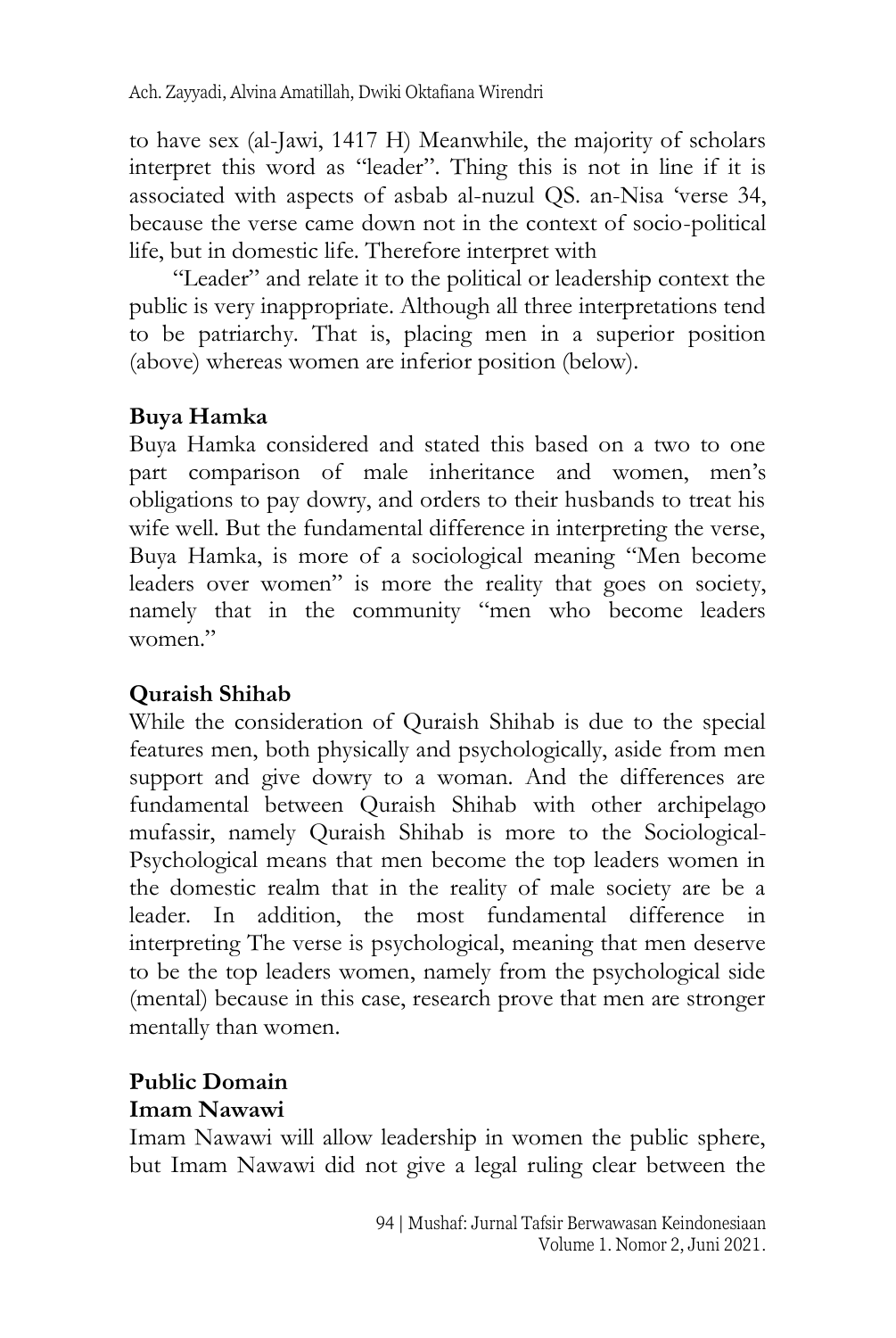Indonesian Mufassir Perspective on Gender Equality

permissibility of making "the story of the queen of Balqis" as a basis the law on the ability of women to become public leaders.

#### **Buya Hamka**

A fundamental difference from Hamka in interpreting the verse about the story of Ratu Balqis that Hamka allows women's leadership in the public sphere so in this case Hamka provides space for women to become leaders. And Hamka justifies women become a leader based on the story of the queen of Saba 'who is an expert in in the state administration sector besides having some leadership characteristics. So it can be concluded that women can be leaders with notes experts in state administration and meet the criteria to be a leader in the realm Public.

# **Quraish Shihab**

The difference between Quraish Shihab in interpreting verses relating to Balqis leadership (an-Naml 29-35) that Quraish Shihab was not confirmed the story as a legal basis for a person's ability women become leaders, this is different from the Hamka confirming the Balqis story is used as a legal basis women become leaders in the public sphere. But Quraish Shihab requires must meet the criteria like a leader and expert in field of state administration.

#### **The Relevance Of Interpretation Of Mufassir Nusantara To Women's Leadership In Indonesia**

Women have a noble place in Islam. Islam does not put women in subordinate positions in community life. Domestic role and the female public can work in a balanced way. As an Indonesian citizen, women have the right to politicize and carry out their social roles expressly, transparent, and protected. Public roles for women are permitted throughout the woman has the ability to not forget the domestic role. The domestic role of women is maintaining the integrity of the household and this is the main task that cannot be left in any situation. Public role should not be done by marginalizing domestic roles so that the balance of roles domestic and public will strengthen harmonious national and state life and synergistic. Women become calm career in the public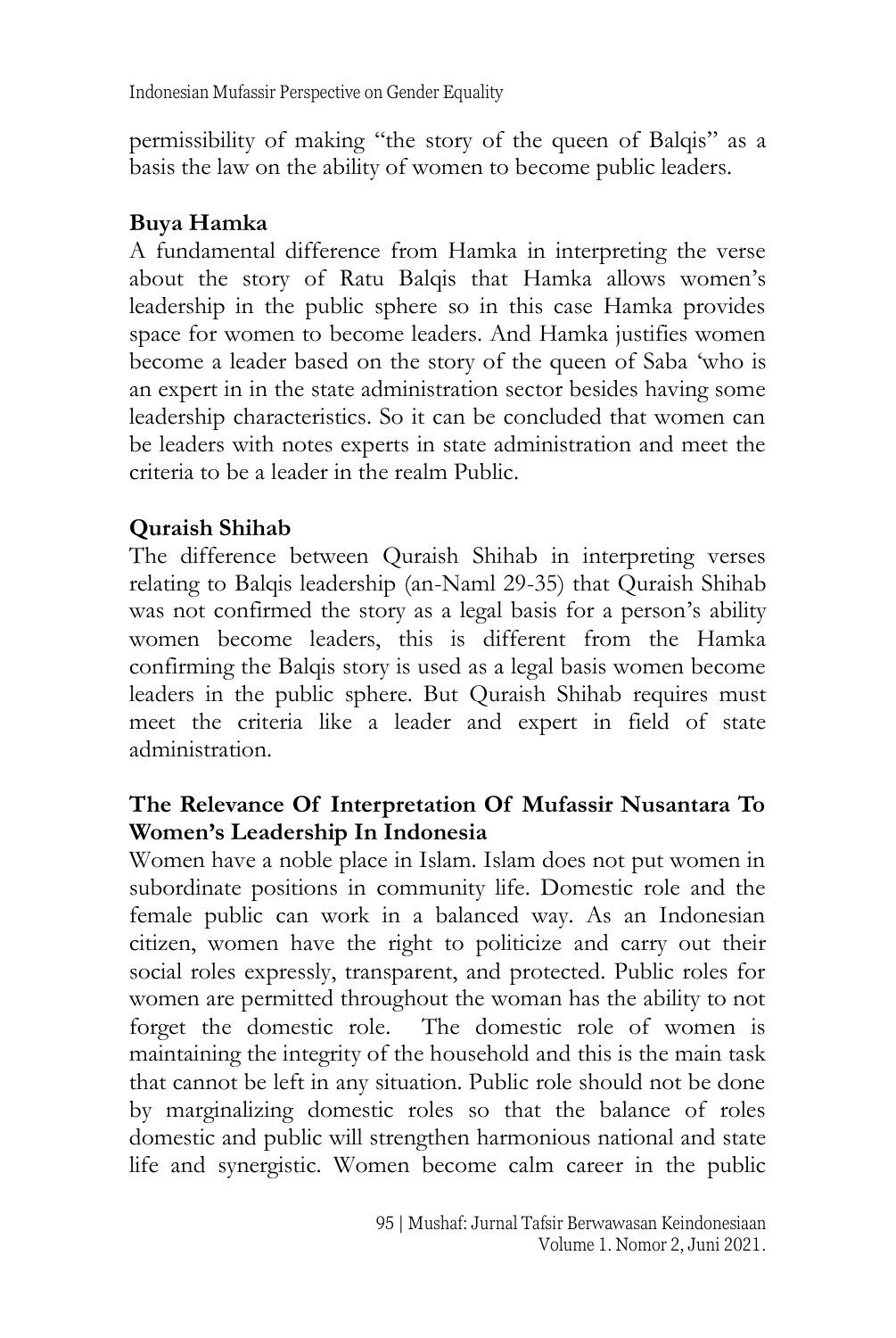sector because of the conditions his family is harmonious. Husband and children can accept career women's decisions because their rights are still well fulfilled. It takes a hard struggle for the para women's activities to maintain balance in her family. Do not let too late in his public activities which made him forget responsibility family. Both are equally important and require great attention.

#### **Relevance of Women's Leadership in the Public Sphere**

Based on the opinion of the three commentators above, they are pro scholars for women's leadership in the public sphere. However, from the opinion of the third mufassir it is better to present relevance to the leadership of women in Indonesia so that the three commentators can have a factual comparison thus strengthening the status of a woman whether worthy or not a public and domestic leader.

In Indonesia there are still many who debate the pros and cons of leadership women in the public sphere especially among Muslims. This is natural given the many differences of opinion between scholars and intellectuals discuss about women's leadership in the public sphere. However, lately along with the development of time, feminist figures adorn the realm of work, especially in political chair. This is the development of the progress of the Indonesian state, especially in regional people's leadership and the cabinet of ministers called the cabinet Indonesia is great, like Mrs. Risma who is the mayor of Surabaya whose performance truly praised for always caring for the poor and not discrediting the rich and various races. Then there is the former Khofifah Indar Parawansa mother Minister of Social Affairs, who was elected as the Governor of East Java which is always proven care about the social conditions of all Indonesian citizens. As well as a permanent figure survive with its achievements in the field of development and protection of the country's maritime affairs Indonesia is Mrs. Susi Pudjiastuti who has carried out internal bureaucratic reform the body of the Ministry of Maritime Affairs and Fisheries.

The figure of Mrs. Susi Pudjiastuti is a woman who can lead one the most important sector for the progress of the Indonesian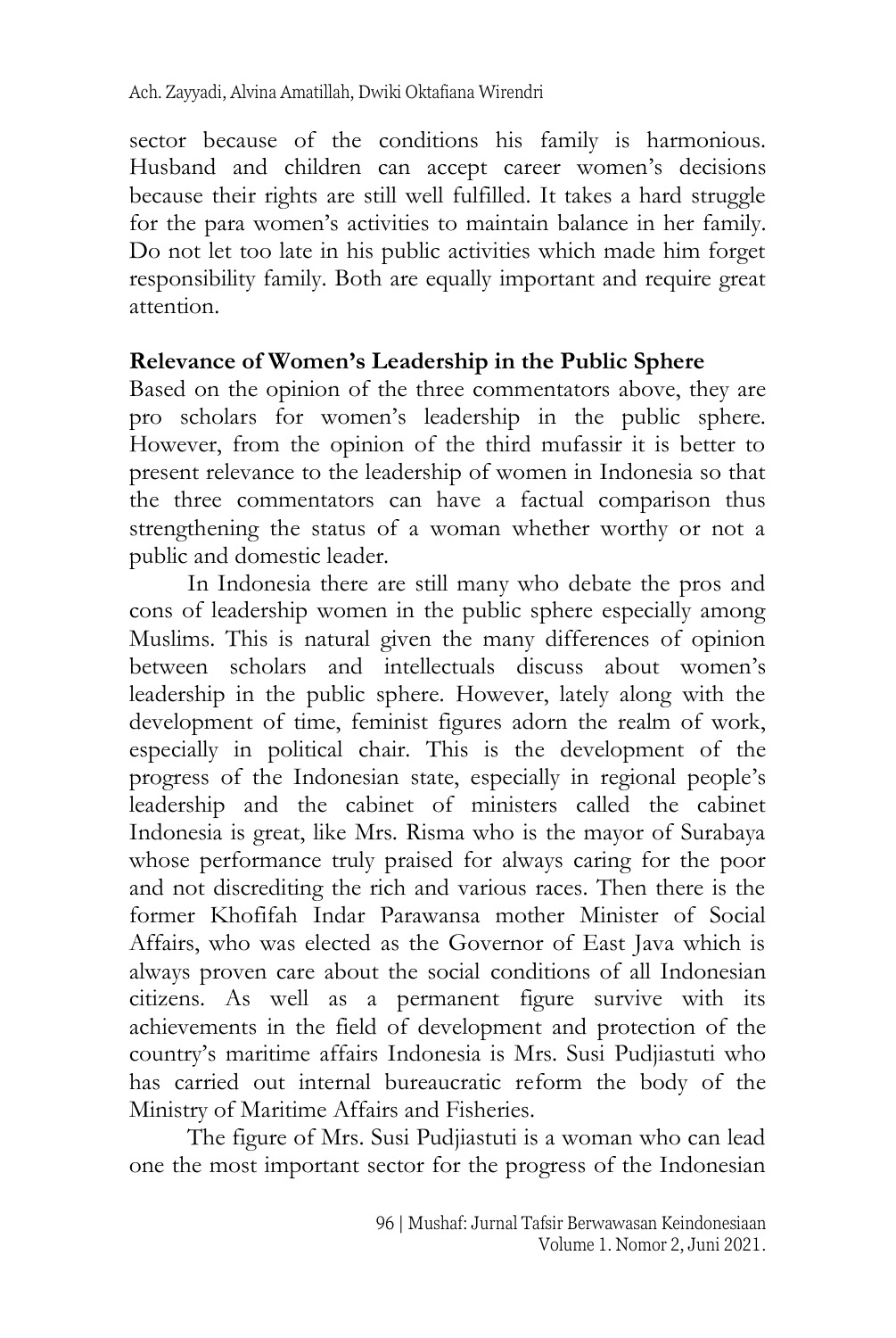state, namely the Ministry of Maritime Affairs and Fishery. During his time leading the sector, many achievements have been achieved and recognized by the world even defeated the previous leadership. Although many among those who still doubt it because of their educational background which is only a junior high school graduate, but this does not become a stumbling block to achievement and to reap performance productive in managing the country's marine and fisheries resources. He making policies that strongly support the development of growth economy and marine and fisheries resources. Among the policies that have been made among them is a moratorium on foreign ship fishing permits in Indonesia, prohibition on using cantrang, prohibition of loading and unloading of fish catch in the middle the sea, a ban on catching lobsters and crabs that still lay eggs until the bombing foreign vessels that steal fish in Indonesian waters.

This is proof of a woman's leadership, they have never looked the difference between men and women in terms of leadership (public). Continue trying their best for the betterment of the Indonesian state that's what they did. Although there are still many debates and doubts about the leadership of women. But, at least the figure of Susi Pudjiastuti's mother and other great women in public leadership it has become evidence that women too can become good leaders and achievers.

#### **The Relevance of Women's Leadership in the Domestic (Family) Domain**

The smallest organization in society is a family, so far governed by marriage law, No. 1 of 1971. But the position women as "housewives" are stopped, tasked with "accompanying their husbands". This is in line with the interpretation of the archipelago mufassir which they argue that the highest leadership in the family is "male (husband)". Even if it's deep household, for example there is a stupid man (husband). Then leadership it remains with the men because something that rarely can not be used as legal proposition.

Indonesia is a country that gives the rights that it should owned by women, but not with family leadership because it has clear in the marriage law, No. 1 of 1971 that only women as a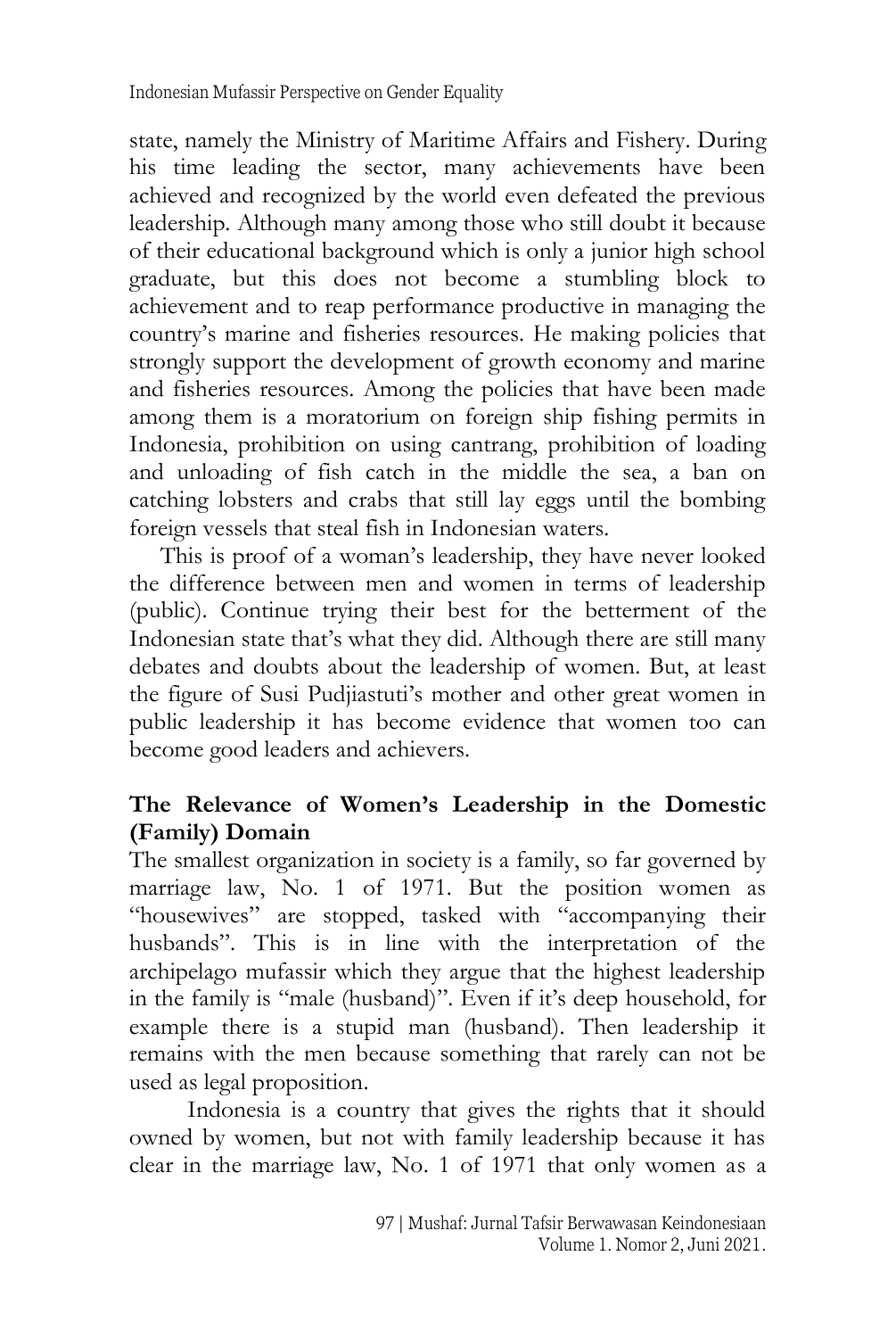housewife in charge of accompanying her husband. And this matter, according to the percentage of research conducted in the archipelago that most women be a leader in the family when a very problematic problem occurs fundamental. For example, a woman who was killed by her husband with leaving the child still young, so women must play a dual role the head of the family (husband) as well as being a housewife "so from the case The interpretation between the mufassir of the archipelago with the reality that occurs in Indonesia there is a synchronization signal.

The woman who has changed the function of the husband to become the head of the family, is wives with all the problems faced. The role is very complex, concerning the provision of a living, family security, family protection, education children, and so on.

To make women a good leader, women demanded to continue to gain knowledge regardless of age because women are responsible responsible for educating his child, the figure of his wife and also a mother is the first teacher for his children. It is from a mother that her child becomes the expected character become a generation that can be proud of by all groups, especially religion and country.

In this case, women are not the highest leaders in a family so that in this case women are more about "led" figures as they are interpretation of the archipelago mufassir relating to QS. An-Nisa 'verse 34. That in the family the leader is "male" this is related to Asbab an-Nuzul that verse.

# **Conclusion**

Imam Nawawi, Buya Hamka, and Quraish Shihab do not allow it women become leaders in the scope of the family (domestic). So in terms of this is the man (husband) who is the leader of the woman. This is based on the above various reasons and considerations. In this case, Imam Nawawi considers that men (husbands) become "leaders" of women in a house stairs because men have the power to educate their wives (Musallatuna 'ala ta' dibihinna) and because God gave an advantage to a man both in terms of physical, intellectual, etc. Unlike the case with Buya Hamka who said that men being a "leader" for women on the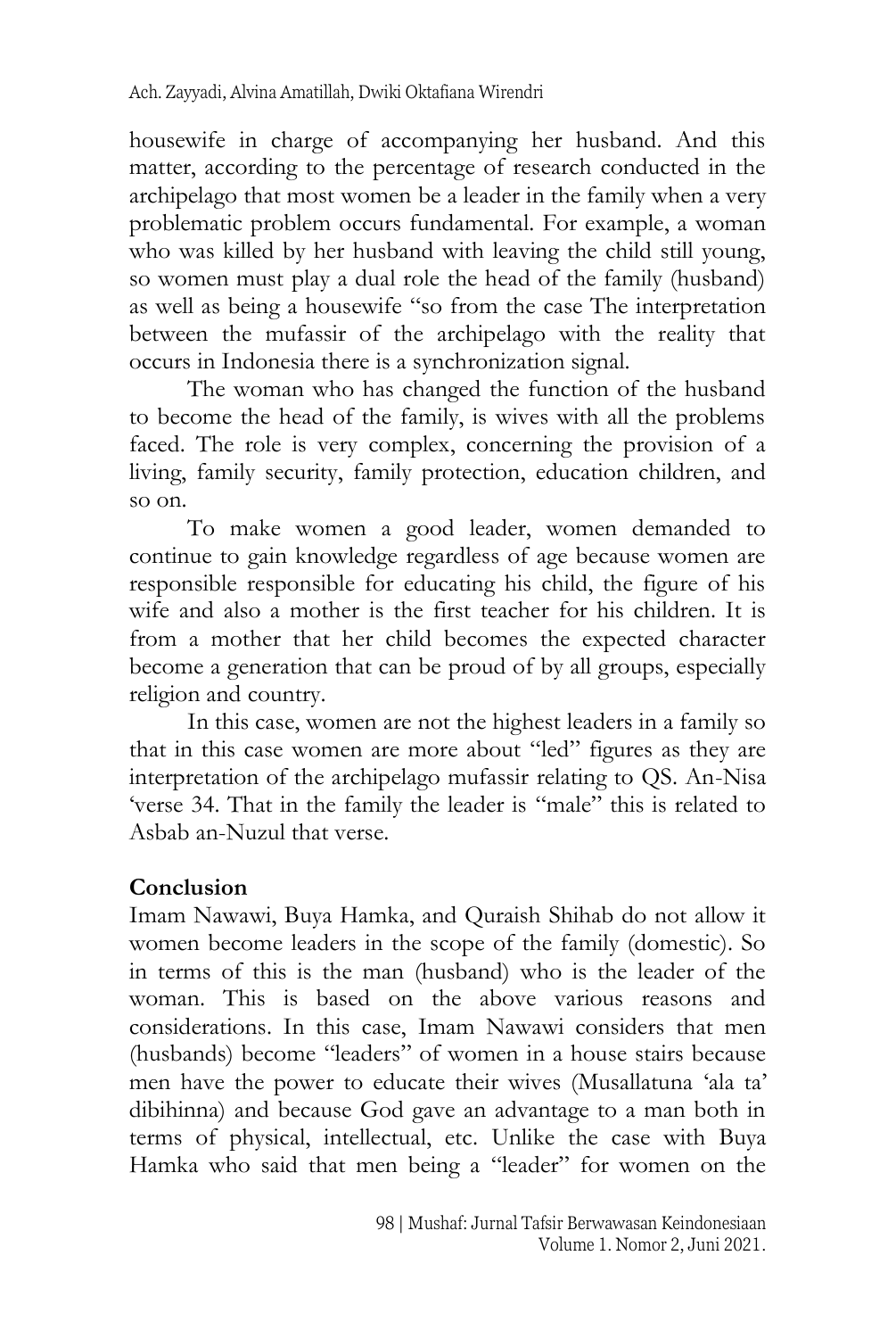grounds that men have advantages which God bestows in terms of physical, reason, and responsibility in giving earning and dowry. In addition, Hamka considers the reality of society.

This consideration is in line with the thoughts of M. Quraish Shihab who are considering about the reality that happens in society. On the other hand, M. Quraish Shihab has Another consideration is that from the psychic side that is owned by men, that is men more emotionally powerful than women in dealing with problems. So can be pulled together, that these three archipelago commentaries assume that "man (husband) is the leader over woman (wife)" in the household (domestic), by considering the advantages that God has given to men well in a manner reason, physical, psychic, and reality in Public. While, interpretation Mufassir Archipelago relating to public leadership tends to be loose. So women have the space to become public leaders. While the similarities in interpreting "Women's leadership in space the domestic scope "of the three commentaries (Imam Nawawi, Hamka, and Quraish Shihab) placing men in a superior position while women in an inferior position. Thus, the holder of leadership in the household (domestic) is male (husband). While the difference in interpreting "leadership of the domestic realm of women" namely in terms of considerations and reasons as described above. Meanwhile, Equality in interpreting the verse "leadership of women in the public sphere" which is based on the story of Ratu Balqis namely from describing "leadership qualities Balqis is resounding in his leadership and that basic equation is "Women may be public leaders". While the difference is that; Hamka allow women to become leaders by using the argument of the story the leadership of Ratu Balqis who was brilliant and a state expert. Unlike the case with Quraish Shihab, although allowing women to be public leaders, however do not allow the proposition of the story of the Queen of Saba 'for the ability of women be a leader.

#### **Bibliography**

Al-Jawi, Muhammad bin 'Umar Nawawi. *Marāh Labīd*. 1st ed. Beirūt: Dār al-Kutub al-'Alamiyah, n.d.

Al-Wāhidī, 'Alī Ibn Ahmad. *Asbāb Nuzūl Al-Qur'ān*. Kairo: Dār al-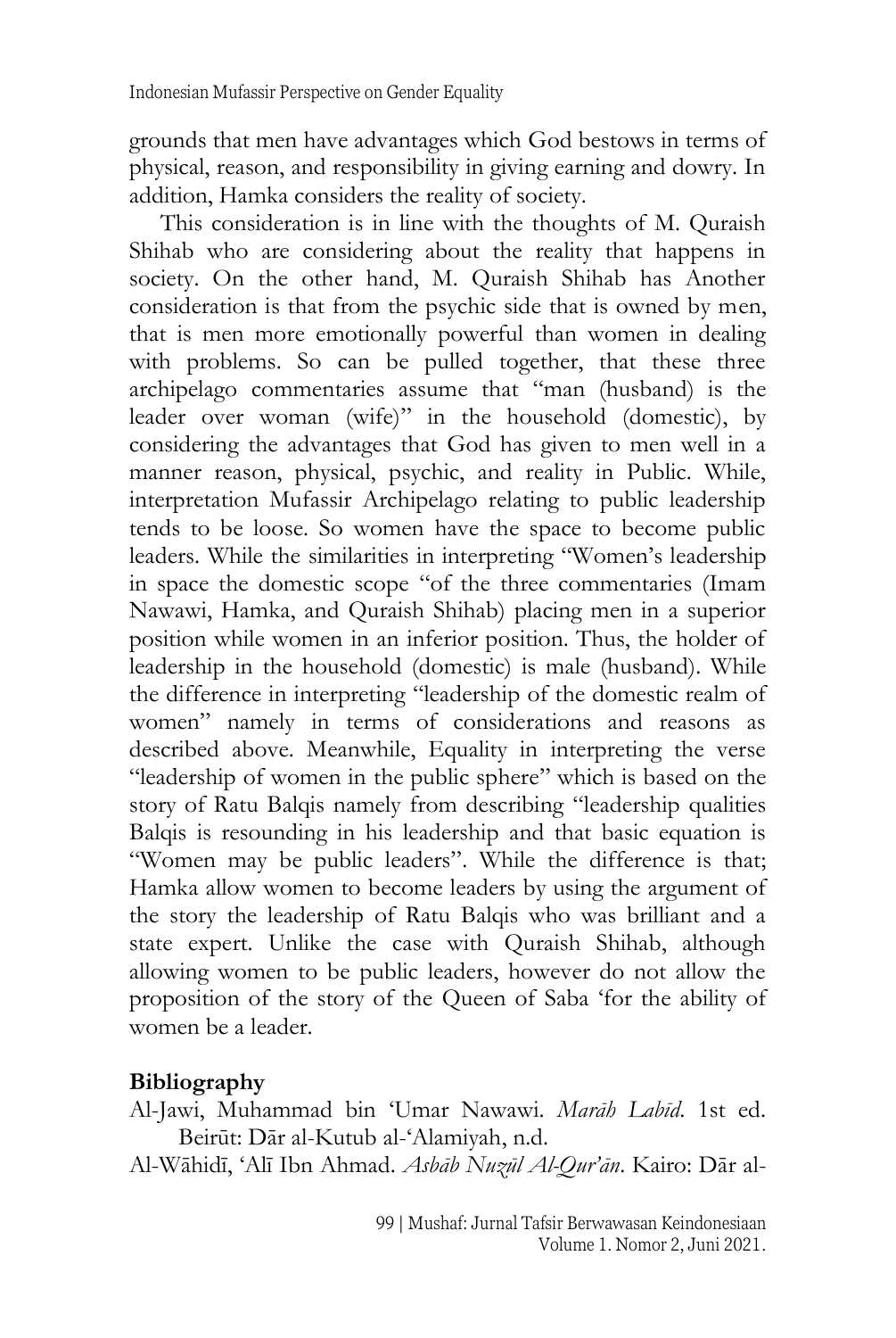Kitāb al-Jadīd, 1969.

- Doorn-Harder, Nelly van. "PURIFYING INDONESIA, PURIFYING WOMEN." *CrossCurrents* 69, no. 3 (January 29, 2019): 301–18. https://doi.org/10.2307/26842580.
- Fawaid, Ahmad. "Filologi Naskah Tafsîr Bi Al-Imlâ' Surat Al-Baqarah Karya Kyai Zaini Mun'Im." *Jurnal Studi Ilmu-Ilmu Al-Qur'an Dan Hadis* 20, no. 2 (2019): 143. https://doi.org/10.14421/qh.2019.2002-02.
- Fawaid, Ahmad, and Thoriqotul Faizah. "A Sociolinguistic Analysis of Sword Verses." *Al Quds Jurnal Studi Al-Qur'an Dan Hadis* 5 (2021): 119–40. https://doi.org/1 http://dx.doi.org/10.29240/alquds.v5i1.2315.
- Fawaid, Ahmad, and Nafi'ah Mardlatillah. "Bias Ideologis Tafsir Hizb Al-Tahrīr." *MAGHZA: Jurnal Ilmu Al-Qur'an Dan Tafsir* 5, no. 2 (2020): 184–209. https://doi.org/10.24090/maghza.v5i2.4243.

Hamka. *Tafsir Al-Azhar*. 7th ed. Jakarta: Pustaka Panjimas, 1983.

- Mufidah, Ch. "Complexities in Dealing with Gender Inequality: Muslim Women and Mosque-Based Social Services in East Java Indonesia." *Journal of Indonesian Islam* 11, no. 2 (2017): 459–88. https://doi.org/10.15642/JIIS.2017.11.2.459-488.
- Mustaqim, Abdul. "The Epistemology of Javanese Qur'anic Exegesis: A Study of Sālih Darat's Fayd Al-Rahmān." *Al-Jami'ah* 55, no. 2 (2017): 357–90. https://doi.org/10.14421/ajis.2017.552.357-390.
- Rohmana, Jajang A. "Alquran Dan Bahasa Sunda Populer: Respons Generasi Milenial Terhadap Terjemahan Alquran Bahasa Sunda." *Al-Bayan: Jurnal Studi Ilmu Al- Qur'an Dan Tafsir* 4, no. 2 (2020): 93–110. https://doi.org/10.15575/albayan.v4i2.8008.
- Roifa, Rifa, Rosihon Anwar, and Dadang Darmawan. "Perkembangan Tafsir Di Indonesia (Pra Kemerdekaan 1900-1945)." *Al-Bayan: Jurnal Studi Ilmu Al-Qur'an Dan Tafsir* 2, no. 1 (2017): 21–36.
- Rokhmad, Abu, and Sulistiyono Susilo. "Conceptualizing Authority of the Legalization of Indonesian Women's Rights in Islamic Family Law." *Journal of Indonesian Islam* 11, no. 2 (2017): 489–508.